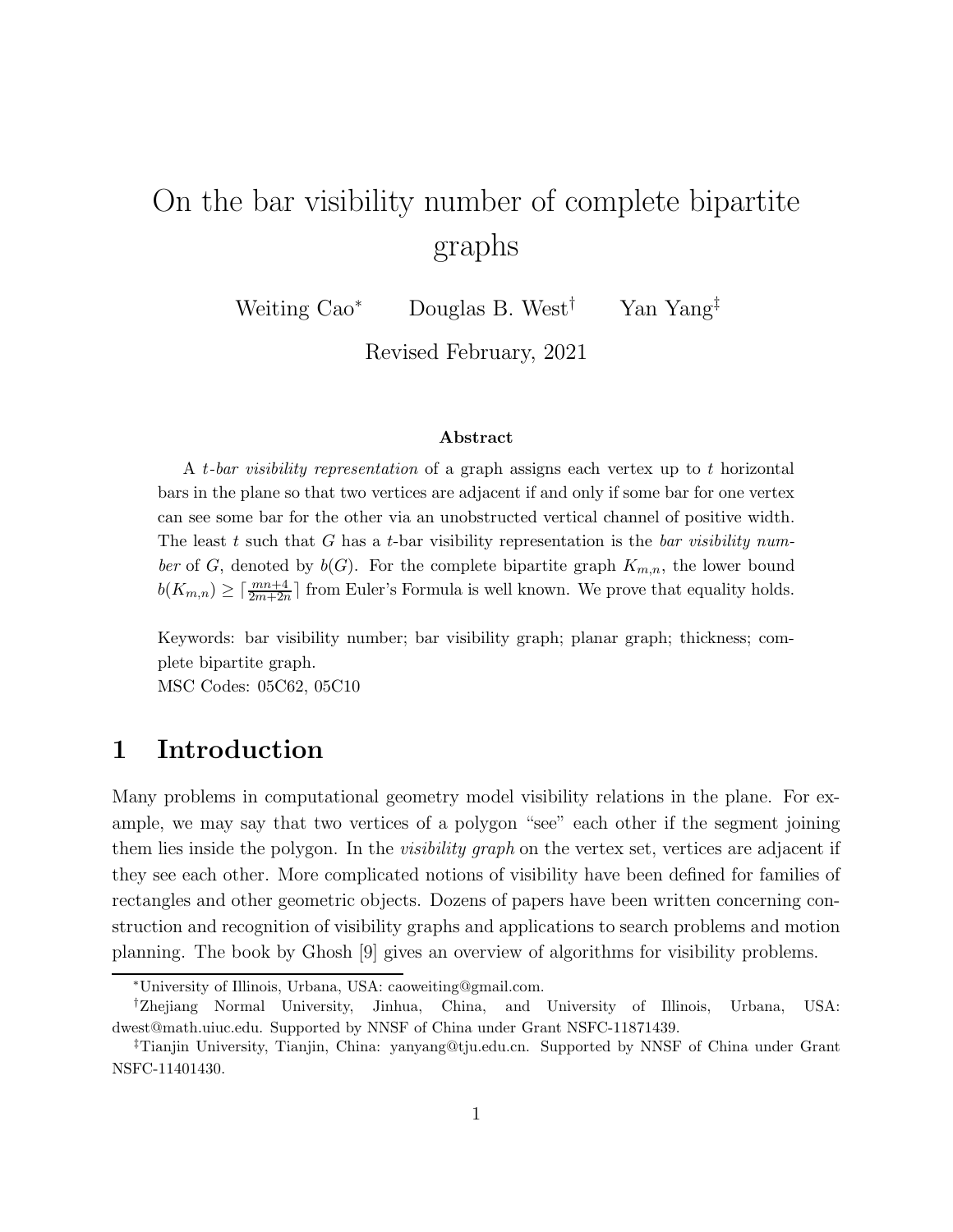We consider visibility among horizontal segments in the plane. A graph  $G$  is a bar visibility graph if each vertex can be assigned a horizontal line segment in the plane (called a bar) so that vertices are adjacent if and only if the corresponding bars can see each other along an unobstructed vertical channel having positive width. The assignment of bars is a bar visibility representation of  $G$ . The condition on positive width allows bars  $A$  and  $B$  to block visibility between bars C and D even though A and B cannot see each other, such as when  $A = [(a, y), (x, y)], B = [(x, z), (b, z)], C$  contains  $(x, u)$ , and D contains  $(x, v)$ , with  $u < y < z < v$  and  $a < x < b$ .

Tamassia and Tollis [14] and Wismath [17] found a simple characterization of bar visibility graphs. Hutchinson [12] later gave another simple proof for the 2-connected case.

**Theorem 1.1** ([14, 17]). A graph G has a bar visibility representation if and only if for some planar embedding of G all cut-vertices appear on the boundary of one face.

Thus bar visibility graphs are a subclass of planar graphs. Nevertheless, assigning multiple bars to vertices permits representations of all graphs and leads to a complexity parameter measuring how many bars are needed per vertex, introduced by Chang, Hutchinson, Jacobson, Lehel, and West [5].

**Definition 1.2** ([5]). A t-bar visibility representation of a graph assigns to each vertex at most  $t$  horizontal bars in the plane so that vertices are adjacent if and only if some bar assigned to one sees some bar assigned to the other via an unobstructed vertical channel of positive width. The bar visibility number of a graph  $G$ , denoted by  $b(G)$ , is the least integer t such that  $G$  has a t-bar visibility representation.

Results in [5] include the determination of visibility number for planar graphs (always at most 2), a proof that  $b(K_n) = \lfloor n/6 \rfloor$  for  $n \geq 7$ , the determination of  $b(K_{m,n})$  within 1, and the general bound  $b(G) \leq [n/6] + 2$  for every *n*-vertex graph G (improved by 1 in [8]). Results on the visibility numbers for hypercubes [16] and an analogue for directed graphs [1] have also been obtained. For complete bipartite graphs, the result was as follows.

# **Theorem 1.3** ([5]).  $r \leq b(K_{m,n}) \leq r+1$ , where  $r = \left\lceil \frac{mn+4}{2m+2n} \right\rceil$ .

For the lower bound, consider a t-bar representation with  $t = b(K_{m,n})$ , add vertical edges where visibilities produce edges of  $K_{m,n}$ , and then shrink the bars to single points. This produces a bipartite plane graph H with at most  $t(m + n)$  vertices and at least mn edges. Hence  $mn \leq 2t(m+n)-4$  by Euler's Formula, so  $b(K_{m,n}) \geq r$ . Equality requires almost all faces in the given planar embedding of  $H$  to have length 4.

In this paper, we prove  $b(K_{m,n}) = r$ , constructively. Section 2 contains a short proof valid for  $K_{n,n}$ . For most cases, it suffices to decompose  $K_{n,n}$  into r bar visibility graphs,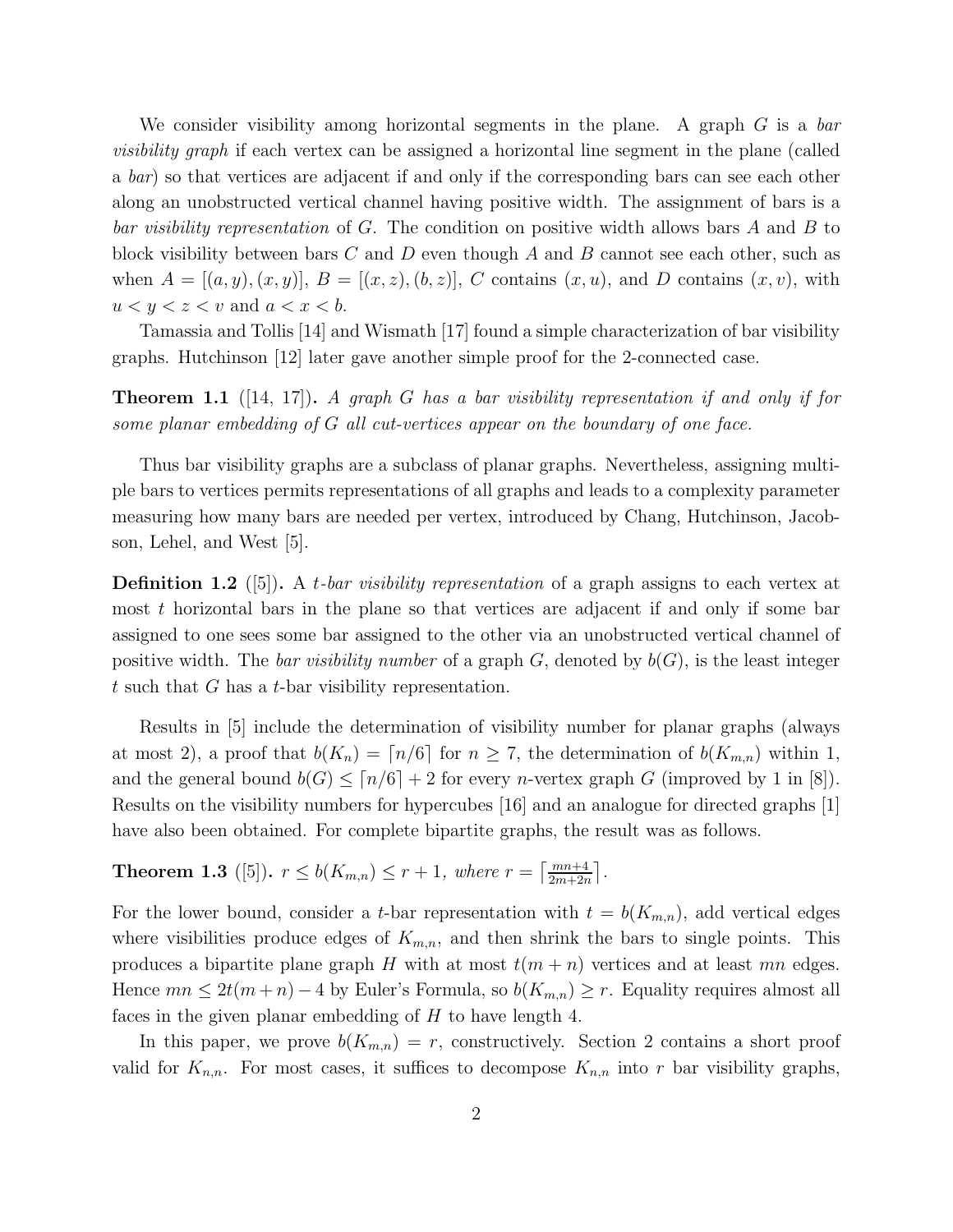where a *decomposition* of G is a set of edge-disjoint subgraphs whose union is G. When  $n \equiv 3 \mod 4$ , we use such a decomposition omitting one edge.

The remainder of the paper presents a different approach that solves the problem for all complete bipartite graphs. In Section 3 we describe the general approach and reduce the problem to the crucial cases. Details to complete the argument appear separately in Sections 4 and 5 for the cases of even and odd n, respectively. The proof uses the notion of a t-split of a graph  $G$ , which is a graph  $H$  in which each vertex of  $G$  is replaced by a set of at most  $t$ independent vertices in such a way that u and v are adjacent in  $G$  if and only if some vertex in the set representing u is adjacent in  $H$  to some vertex in the set representing v. The graph H used to prove the lower bound for Theorem 1.3 is an example of a t-split of  $K_{m,n}$ .

As defined by Eppstein et al. [7], the *planar split thickness* (or simply *split thickness*) of a graph G, which we denote by  $\sigma(G)$ , is the minimum t such that G has a t-split H that is a planar graph (we call H a planar t-split of G). As explained above, always  $\sigma(G) \leq b(G)$ . If G has a planar  $\sigma(G)$ -split that is 2-connected, then  $\sigma(G) = b(G)$ . This rests on the following immediate corollary of Theorem 1.1 that is the basis for our constructions.

#### Corollary 1.4. Every 2-connected planar graph is a bar visibility graph.

In particular, a 2-connected planar t-split of  $G$  has a 1-bar visibility representation, which yields a t-bar visibility representation of G.

This connection was noted in the thesis of the first author [4], where planar split thickness was given the unfortunate name "split number", creating confusion with another concept. The *splitting number* of a graph is the minimum number of splittings of a vertex into two vertices (with each incident edge being inherited by one of the two new vertices) needed to produce a planar graph (the vertices resulting from a splitting can be split yet again).

The notion of t-split originated with Heawood [10], who proved that  $K_{12}$  has a planar 2-split. Later, Ringel and Jackson [13] proved in effect that  $K_n$  has a planar  $\lceil n/6 \rceil$ -split. A short proof of this by Wessel [15] was used in [5] to prove  $b(K_n) = \lfloor n/6 \rfloor$ .

The results in [7] that concern complete bipartite graphs determine which ones have planar 2-splits and obtain lower bounds on the split thickness of the others. The lower bounds on  $\sigma(K_{m,n})$  in [7] use the same counting argument from Euler's Formula that yields the lower bounds for  $b(K_{m,n})$  (see [5]).

In [7], the authors close the paper by asking whether graphs embeddable on the surface of genus k have planar  $(k+1)$ -splits, phrased as an open question. A positive answer follows from a recent result about the *thickness*  $\theta(G)$  of a graph G, defined to be the minimum number of planar graphs needed to decompose  $G$ . A decomposition into k planar graphs is a planar k-split, so  $\sigma(G) \leq \theta(G)$ ; this motivated the term "split thickness". Xu and Zha [18] proved that  $\theta(G) \leq k+1$  when G embeds on the surface of genus k, thereby providing a positive answer to the question in [7].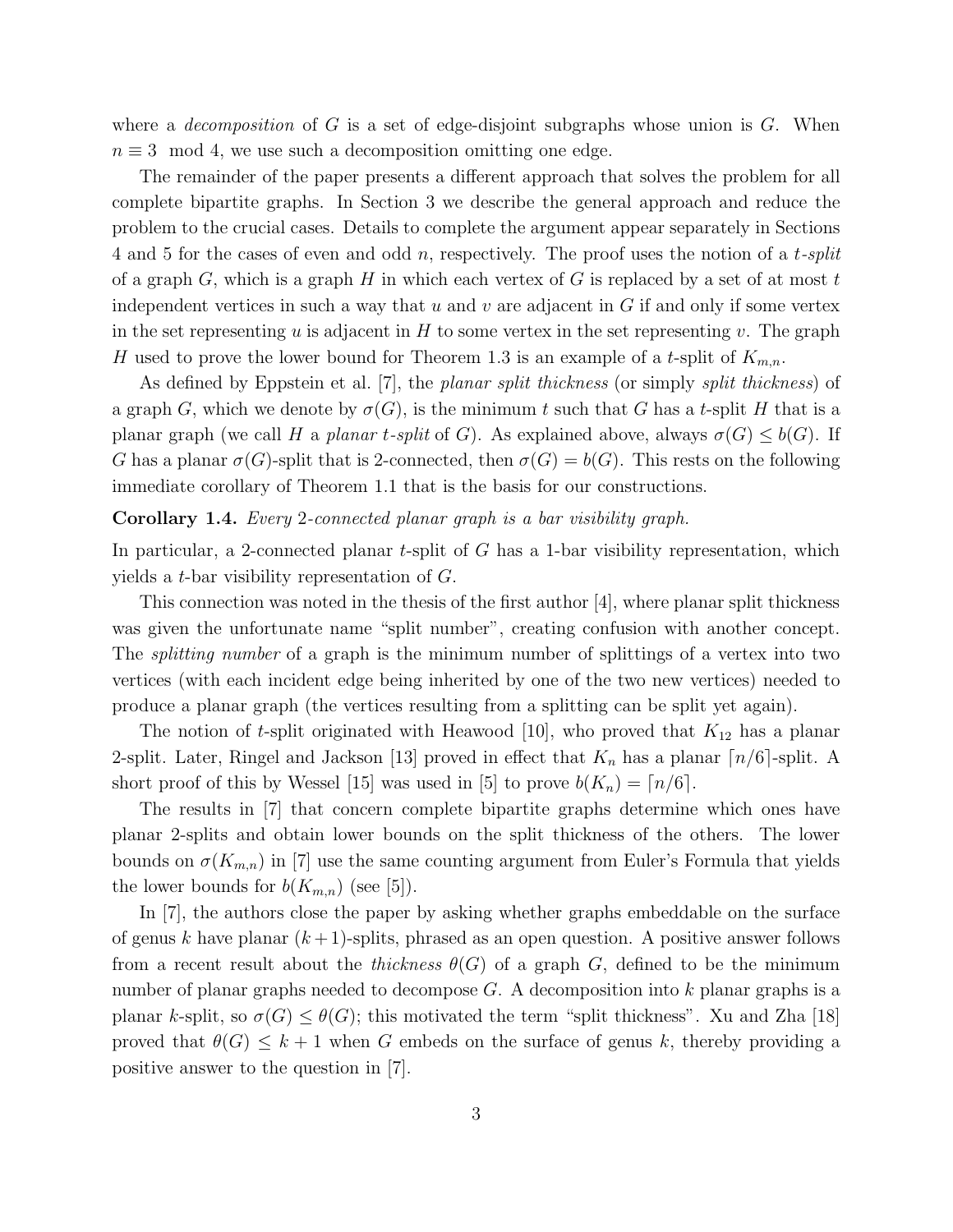### 2 The bar visibility number of  $K_{n,n}$

Usually  $b(G) \leq \theta(G)$ . Beineke, Harary, and Moon [3] determined  $\theta(K_{m,n})$  for most m and *n*; in particular,  $\theta(K_{n,n}) = \left[\frac{n+2}{4}\right]$  $\frac{+2}{4}$ . When  $\left\lceil \frac{n+2}{4} \right\rceil$  $\left(\frac{+2}{4}\right) = \left(\frac{n+1}{4}\right)$  $\frac{+1}{4}$ , we decompose  $K_{n,n}$  into  $\theta(K_{n,n})$ bar visibility graphs. When  $n \equiv 3 \mod 4$ , the value  $\lceil \frac{n+2}{4} \rceil$  $\frac{+2}{4}$  exceeds the desired value  $\lceil \frac{n+1}{4} \rceil$  $\frac{+1}{4}$ for the bar visibility number, so we must use a different approach in that case.

**Theorem 2.1.**  $b(K_{n,n}) = \lceil \frac{n+1}{4} \rceil$  $\frac{+1}{4}$ , except for  $b(K_{3,3}) = 2$ .

*Proof.* Both  $K_{1,1}$  and  $K_{2,2}$  are bar visibility graphs. Since  $K_{3,3}$  is not planar,  $b(K_{3,3}) \geq 2$ ; equality holds by decomposing  $K_{3,3}$  into a 6-cycle and a matching, which are both bar visibility graphs. Hence we may assume  $n \geq 4$ . Let U and V be the parts of  $K_{n,n}$ , with  $U = \{u_1, \ldots, u_n\}$  and  $V = \{v_1, \ldots, v_n\}$ . Let  $r = \lceil \frac{n+1}{4} \rceil$  $\frac{+1}{4}$  and  $p = \lfloor n/4 \rfloor$ . Always  $r = p + 1$ .

**Case 0:**  $n \equiv 0 \mod 4$ , so  $n = 4p$ . For this case, Chen and Yin [6] provided a decomposition of  $K_{n,n}$  into  $p+1$  planar subgraphs  $G_1, \ldots, G_p$  and H. For  $m \in \mathbb{N}$ , let  $[m] = \{1, \ldots, m\}$ . For  $j \in [p]$ , partition U by  $\widehat{U}_j = \{u_{4j-3}, u_{4j-2}, u_{4j-1}, u_{4j}\}, U_1^j = \bigcup_{i \in [p]-\{j\}} \{u_{4i-3}, u_{4i-2}\},$ and  $U_2^j = \bigcup_{i \in [p]-\{j\}} \{u_{4i-1}, u_{4i}\},\$ and partition V by  $\hat{V}_j = \{v_{4j-3}, v_{4j-2}, v_{4j-1}, v_{4j}\},\ V_1^j =$  $\bigcup_{i\in [p]-\{j\}} \{v_{4i-3}, v_{4i-1}\},\$ and  $V_2^j = \bigcup_{i\in [p]-\{j\}} \{v_{4i-2}, v_{4i}\}.$  Figure 1 shows the subgraph  $G_j$ , drawn to indicate that it is a 2-connected planar graph and hence is a bar visibility graph. It covers the vertices using four disjoint copies of  $K_{2,2p-2}$ , with parts  $\{u_{4j-3}, u_{4j-2}\}\$  and  $V_2^j$  $\frac{r}{2}$  , parts  $\{u_{4j-1}, u_{4j}\}\$ and  $V_1^j$  $v_1^{j}$ , parts  $\{v_{4j-3}, v_{4j-1}\}\$ and  $U_1^{j}$  $j_1^j$ , and parts  ${v_{4j-2}, v_{4j}}$  and  $U_2^j$  $2^j$ . The subgraph induced by  $U_j \cup V_j$  is  $K_{4,4}$  minus the edges of the form  $u_i v_i$ . When drawn as shown, this subgraph accommodates the copies of  $K_{2,2p-2}$  within faces of length 4. The copies of  $K_{2,2p-2}$  are 2-connected, and  $K_{4,4}$  minus a matching is 2-connected, so  $G_j$  is a 2-connected planar graph and hence a bar visibility graph. The graph H omitted by  $\bigcup_j G_j$ is the matching consisting of  $u_i v_i$  for  $i \in [4p]$ ; again this is a bar visibility graph.



Figure 1: The graph  $G_j$  in a planar decomposition of  $K_{4p,4p}$ .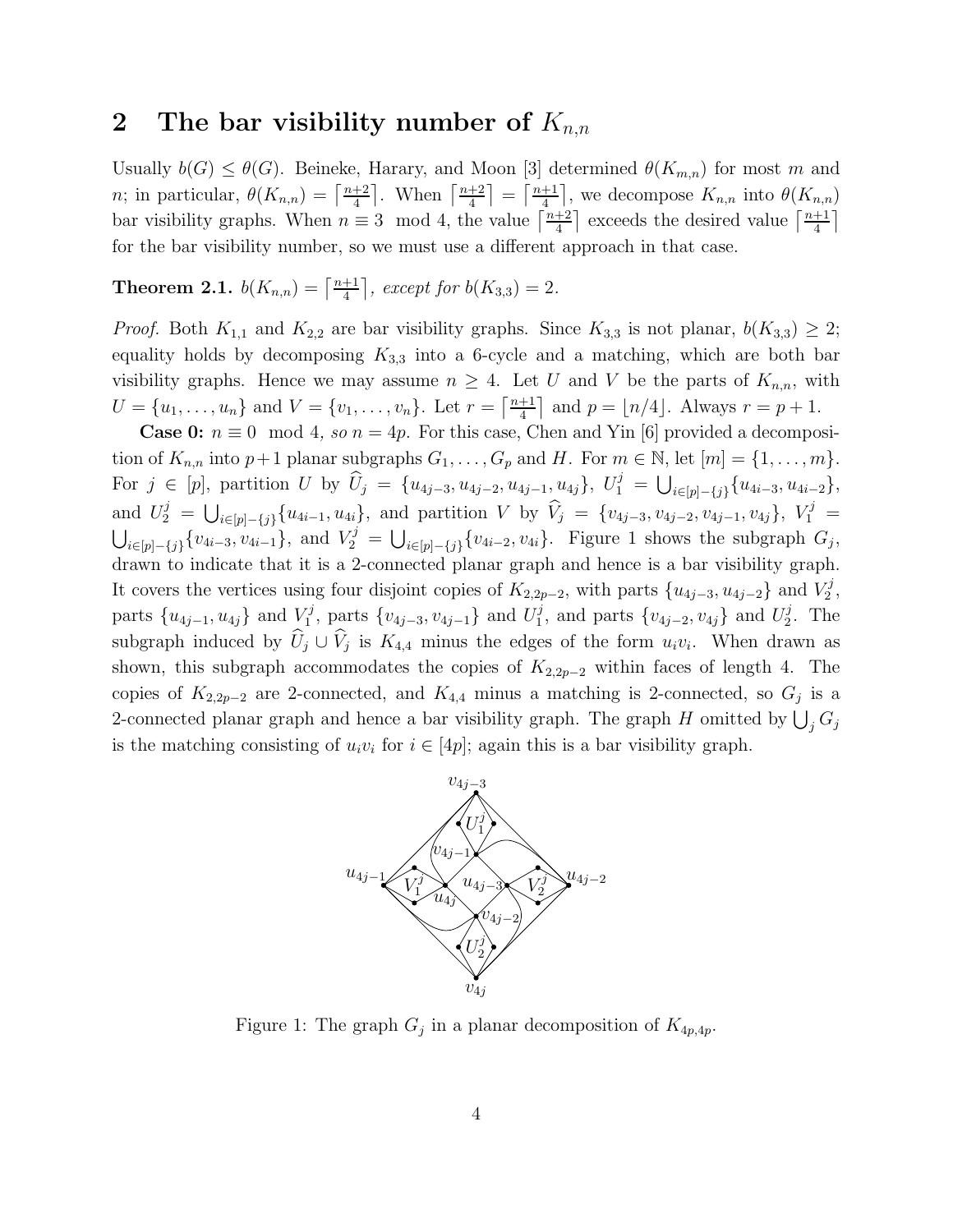**Case 1:**  $n \equiv 1 \mod 4$ , so  $n = 4p + 1$ . We add two adjacent vertices  $u_{4p+1}$  and  $v_{4p+1}$ to  $K_{4p,4p}$ , with  $u_{4p+1}$  also adjacent to V and  $v_{4p+1}$  also adjacent to U. Augmenting the decomposition of  $K_{4p,4p}$  from Case 0, the edges incident to  $u_{4p+1}$  and  $v_{4p+1}$  can be added to the graph  $H$  of the previous case (see Figure 2). The resulting graph  $H'$  consists of the edge  $u_n v_n$  and the paths of the form  $\langle u_n, v_i, u_i, v_n \rangle$ . It is planar and 2-connected, so  $\{G_1, \ldots, G_p\} \cup \{H'\}$  decomposes  $K_{4p+1,4p+1}$  into  $p+1$  bar visibility graphs.



Figure 2: The graph  $H'$  in the planar decomposition of  $K_{4p+1,4p+1}$ 

**Case 2:**  $n \equiv 2 \mod 4$ , so  $n = 4p + 2$ . Begin again with the decomposition of  $K_{4p,4p}$  in Case 0. Add  $\{u_{4p+1}, u_{4p+2}\}\)$  to U and  $\{v_{4p+1}, v_{4p+2}\}\)$  to V. Form H'' (shown in Figure 3) by adding to the matching H the 4-cycle  $[u_{4p+1}, u_{4p+1}, u_{4p+2}, v_{4p+2}]$  plus, for  $i \in [p]$ , the edges joining  $u_{4p+1}$  to  $\{v_{4i-2}, v_{4i}\}$ , joining  $u_{4p+2}$  to  $\{v_{4i-3}, v_{4i-1}\}$ , joining  $v_{4p+1}$  to  $\{u_{4i-2}, u_{4i-3}\}$ , and joining  $v_{4p+2}$  to  $\{u_{4i}, u_{4i-1}\}$ . The four new vertices need more neighbors: for  $j \in [p]$  and  $i \in \{1, 2\}$ , form  $\widehat{G}_j$  from  $G_j$  by adding  $u_{4p+i}$  to  $U_i^j$  $i$  and  $v_{4p+i}$  to  $V_i^j$  $\zeta_i^j$ . Each new vertex thus gains the two neighbors among  $\hat{U}_j \cup \hat{V}_j$  that it lacked in  $H''$ . Embed  $\hat{G}_j$  as in Figure 1, using the new  $U_i^j$  $i$  and  $V_i^j$ <sup>r</sup><sup>1</sup>. We again have  $p + 1$  2-connected planar graphs decomposing  $K_{n,n}$ .

**Case 3:**  $n \equiv 3 \mod 4$ , so  $n = 4p+3$ . Hobbs and Grossman [11] and Bouwer and Broere [2] independently gave decompositions of  $K_{4p+3,4p+3}$  into planar subgraphs  $H_1, \ldots, H_{p+2}$ . In each case, each  $H_i$  for  $1 \leq i \leq p+1$  is a 2-connected maximal planar bipartite graph (hence a bar visibility graph), and  $H_{p+2}$  has only one edge. Label the vertices so that this extra edge is  $u_i v_j$  (it is  $u_1 v_1$  in [11] and  $u_{4p+3} v_{4p-1}$  in [2]). We will combine bar visibility representations for two of the earlier graphs to represent the last edge without additional cost.

The bar visibility representation algorithm of  $|14|$  uses "s, t-numberings", allowing any vertex of a 2-connected bar visibility graph to be the unique lowest or highest bar in the representation. Since  $n \geq 4$ , we have  $p + 1 \geq 2$ . Choose a representation of  $H_1$  in which  $u_i$ is the unique lowest bar and a representation of  $H_2$  in which  $v_j$  is the unique highest bar. Place the representation of  $H_1$  above the representation of  $H_2$  to incorporate the edge  $u_i v_j$ without using an extra bar for  $u_i$  or  $v_j$ .

We must confirm that this can be done. Since the graph is bipartite, we may assume that bars for vertices of  $U$  have odd integral vertical coordinates and those for  $V$  having even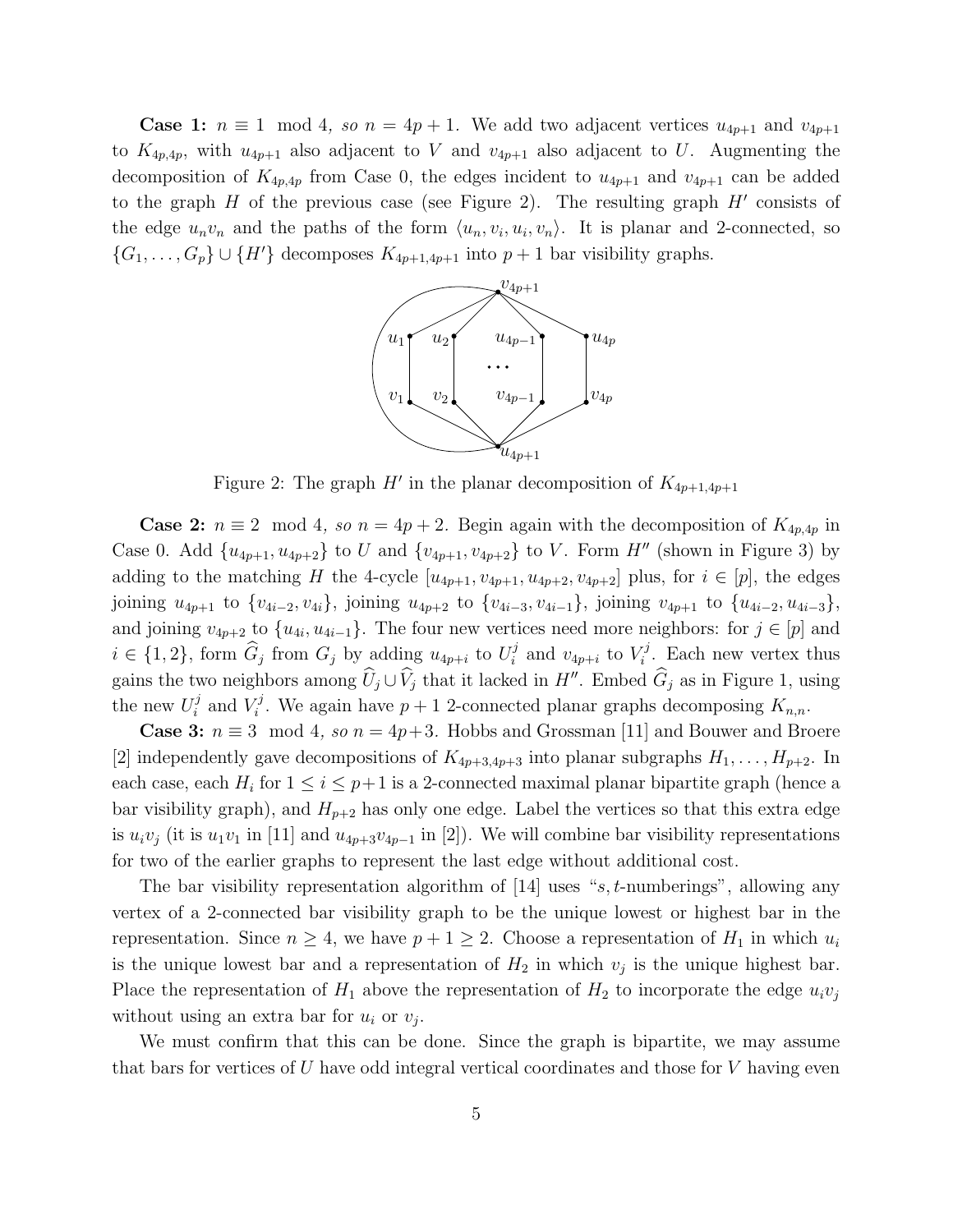

Figure 3: The graph  $H''$  in the planar decomposition of  $K_{4p+2,4p+2}$ 

coordinates. In addition, the bars on one horizontal line can extend to meet at endpoints to block visibility between higher and lower bars for the other part. This uses the requirement of positive width for visibility; for the same reason, sharing an endpoint does not allow bars on a single horizontal line to see each other. Extending bars in this way also does not introduce unwanted edges joining the two parts, because we are representing a complete bipartite graph, and redundant visibilities for edges are allowed. The bars also can extend so that the leftmost and rightmost occupied points on each horizontal line are the same, again because we are representing a complete bipartite graph. Now the two representations can be combined to obtain the extra edge as described above.  $\Box$ 

## 3 General approach to computing  $b(K_{m,n})$

Henceforth let  $f(m, n) = \frac{mn+4}{2m+2n}$ . Our proof of  $b(K_{m,n}) \leq [f(m,n)]$  for  $m, n \in \mathbb{N}$  is independent of the short proof for  $m = n$  in the previous section. That proof relies on decomposition results from earlier papers, but this proof uses only the observation in the introduction that it suffices to produce a 2-connected planar r-split of  $K_{m,n}$ , where  $r = [f(m,n)]$ .

We will consider various cases depending on the parities of  $m$  and  $n$ . In this section we explain the common aspects of the constructions. We assume  $m \geq n$ , by symmetry. Let the two parts of  $K_{m,n}$  be X and Y with  $X = \{x_1, \ldots, x_m\}$  and  $Y = \{y_1, \ldots, y_n\}.$ 

Clearing fractions shows  $f(m, n) \leq n/2$  when  $n \geq 2$ . We first show  $b(K_{m,n}) \leq \lceil n/2 \rceil$ . For  $1 \leq i \leq \lfloor n/2 \rfloor$ , let  $G_i$  be the subgraph induced by  $X \cup \{y_{2i-1}, y_{2i}\}$ , and when n is odd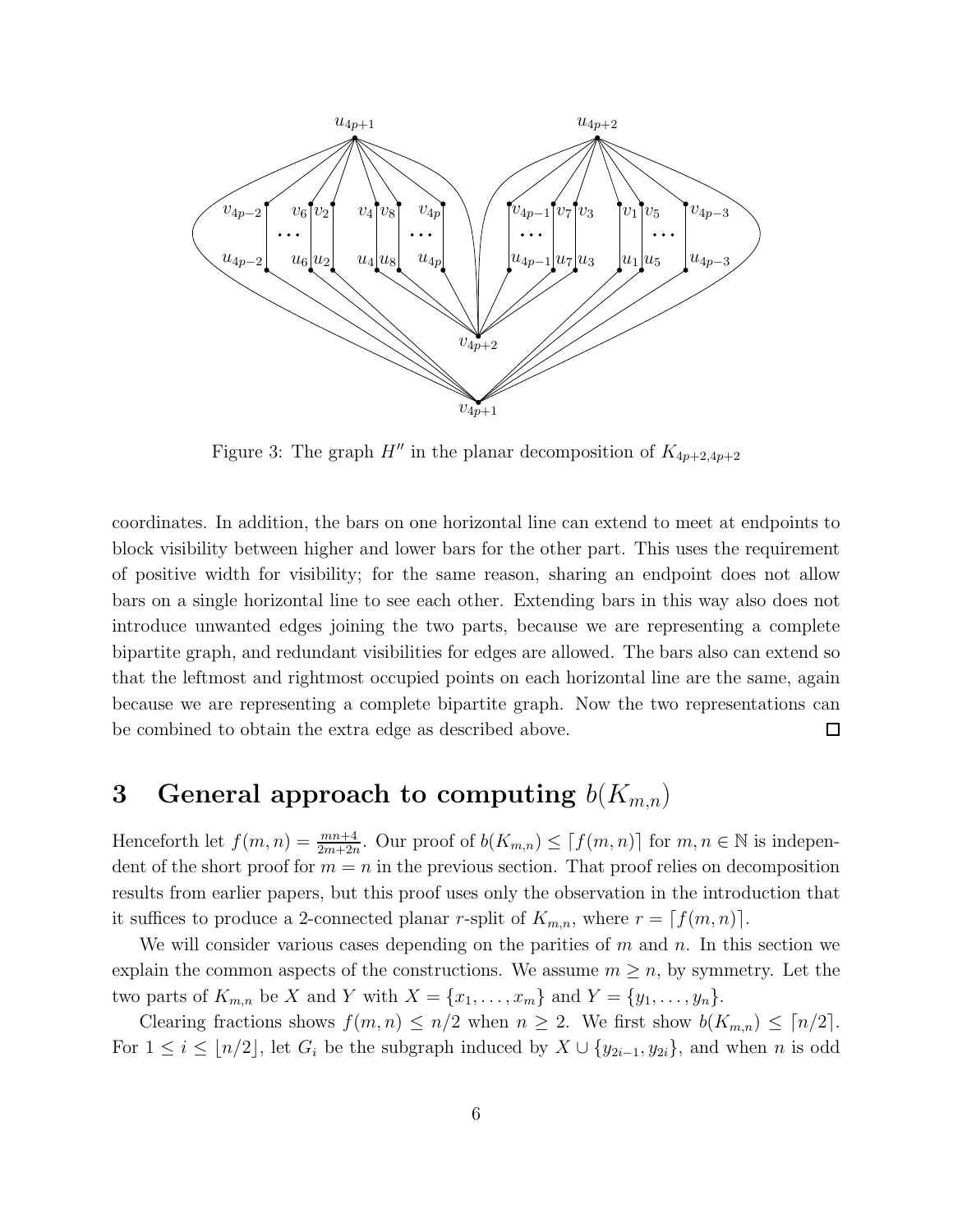let  $G_{(n+1)/2}$  be the subgraph induced by  $X \cup \{y_n\}$ . Since  $K_{m,2}$  and  $K_{m,1}$  are bar visibility graphs, this decomposes  $K_{m,n}$  into  $\lceil n/2 \rceil$  bar visibility graphs. For  $n \leq 3$  this settles all cases, since  $K_{3,3}$  is nonplanar.

Hence we may assume  $n \geq 4$  and  $r < \lceil n/2 \rceil$ . This restricts m, since clearing fractions yields  $f(m, n) > n/2 - 1$  if and only if  $m > \frac{1}{2}(n^2 - 2n - 4)$  and  $f(m, n) > (n - 1)/2$  if and only if  $m > n^2 - n - 4$ . Thus with  $r < \lceil n/2 \rceil$  we may assume  $m \leq \frac{1}{2}$  $\frac{1}{2}(n^2 - 2n - 4)$  when *n* is even and  $m \leq n^2 - n - 4$  when *n* is odd.

To simplify computations in the constructions, we further reduce the cases  $(m, n)$  that need to be considered. For fixed *n*, the value of  $\frac{mn+4}{2m+2n}$  increases with *m*. Fixing *n* and *r*, we show that it suffices to consider the maximum m such that  $r = [f(m, n)]$ . The next lemma allows us to obtain, from a 2-connected planar r-split of  $K_{m,n}$ , a 2-connected planar r-split of any 2-connected induced subgraph. Note that the requirement of  $|X| \geq 3$  is needed: the conclusion does not hold when a vertex in the small part of  $K_{2,n}$  is deleted.

The proof uses the notion of a *block* in a graph  $G$ , which is a maximal subgraph  $H$  having no cut-vertex. When  $G$  is connected with at least two vertices, its blocks can be single edges or be 2-connected. When two blocks intersect, they share only one vertex, which is a cutvertex of  $G$ . When  $G$  is connected but not 2-connected, the blocks of  $G$  are arranged in a tree structure, the *leaf blocks* are the blocks containing only one cut-vertex of G.

**Lemma 3.1.** Let H be a 2-connected bipartite planar graph with parts X and Y. If  $v \in X$ and  $|X| \geq 3$ , then edges can be added to  $H - v$  to obtain a 2-connected bipartite planar graph with the same vertex bipartition as  $H - v$ .

*Proof.* If  $H - v$  is 2-connected, then nothing need be done. Otherwise, consider a planar embedding of H with v on the unbounded face. When v is deleted, the leaf blocks of  $H - v$ can be indexed cyclically in clockwise order in the embedding as  $B_1, \ldots, B_k$  with  $k \geq 2$ .

If any  $B_i$  is not a single edge, then its unbounded face is a cycle C of length at least 4. Let x be a vertex of X on C that is not the cut-vertex of  $H - v$  contained in  $B_i$ . All the neighbors of v in other blocks are on the unbounded face of  $H - v$ ; make them all adjacent to x. By construction, the resulting graph  $H'$  is planar with the same bipartition as  $H - v$ , and it is 2-connected because all face boundaries are cycles.

In the remaining case, every leaf block is a single edge, consisting of a leaf that was adjacent to  $v$  and a cut-vertex in  $X$ . No vertex like that chosen above is available. Figure 4 illustrates such a graph  $H$  and the graph  $H'$  resulting from applying the proof below to  $H - v$ . If the leaf blocks all have the same cut-vertex, then  $H - v$  is a star and H has the form  $K_{2,n}$ , which is forbidden by  $|X| \geq 3$ .

Hence we can group the leaf blocks by their cut-vertices, forming more than one group. All the leaves were neighbors of  $v$ . Form  $H'$  by making the leaves in each group adjacent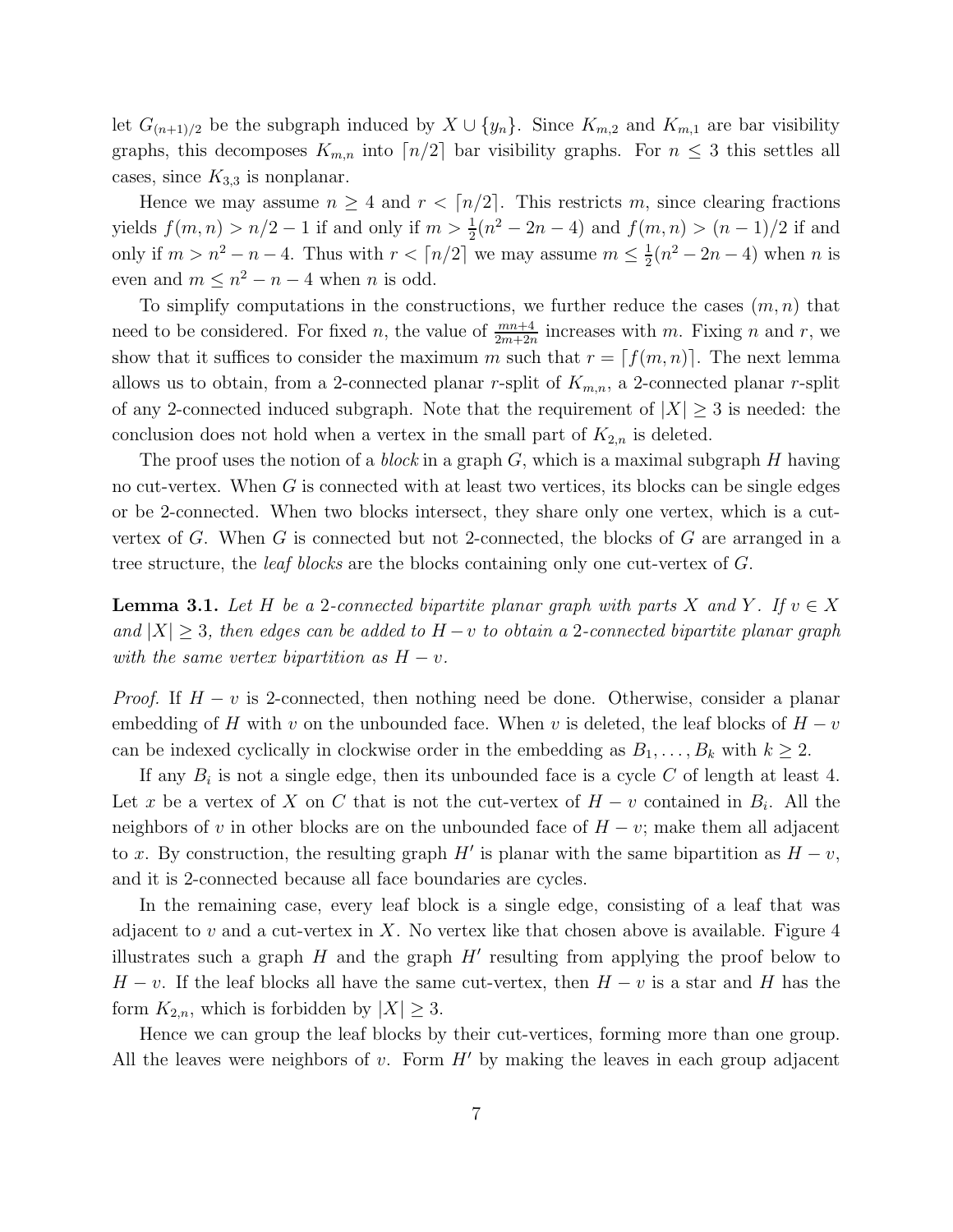to the cut-vertex for the next group. With the blocks indexed clockwise, this explicitly produces a planar embedding of a bipartite graph with the same bipartition as  $H - v$ . Also H′ is 2-connected, because all face boundaries are cycles.  $\Box$ 



Figure 4: Deleting a vertex v

**Lemma 3.2.** For  $n, r \in \mathbb{N}$  with  $r < n/2$ , the largest m such that  $[f(m, n)] = r$  is  $\left|\frac{2rn-4}{n-2r}\right|$  $\frac{2rn-4}{n-2r}$ . *Proof.* If  $\left[\frac{mn+4}{2m+2n}\right] = r$ , then  $r-1 < \frac{mn+4}{2m+2n} \le r$ , equivalent to  $\frac{2n(r-1)-4}{n-2(r-1)} < m \le \frac{2nr-4}{n-2r}$  $\frac{2nr-4}{n-2r}$ . Thus  $\frac{2rn-4}{2}$  $\frac{2rn-4}{n-2r}$  is the largest value of m such that  $[f(m, n)] = r$ .

**Lemma 3.3.** If  $K_{m,n}$  has a 2-connected planar r-split whenever  $r < n/2$  and  $m = \left(\frac{2rn-4}{n-2r}\right)$  $\frac{2rn-4}{n-2r}$ , then  $b(K_{m,n}) = \lceil f(m,n) \rceil$  for all  $m, n \in \mathbb{N}$ .

*Proof.* Let G be such an r-split of  $K_{m,n}$  when  $m = \left\lfloor \frac{2rn-4}{n-2r} \right\rfloor$  $\frac{2rn-4}{n-2r}$ . In this case  $\lceil f(m,n)\rceil = r$ , so this graph G confirms the conclusion for this choice of m and n. For  $\frac{2n(r-1)-4}{n-2(r-1)} < m \le \frac{2nr-4}{n-2r}$  $\frac{2nr-4}{n-2r},$ the value of  $[f(m, n)]$  is the same number r, and Lemma 3.1 allows us iteratively to delete the copies in  $G$  of one vertex of  $X$ , restoring 2-connectedness after each vertex deletion by adding edges. The added edges joining the parts are not unwanted, because we are representing a complete bipartite graph, so the result is a 2-connected planar r-split of it. Hence  $b(K_{m,n}) \leq r$  for all m where  $b(K_{m,n}) \leq r$  is desired.  $\Box$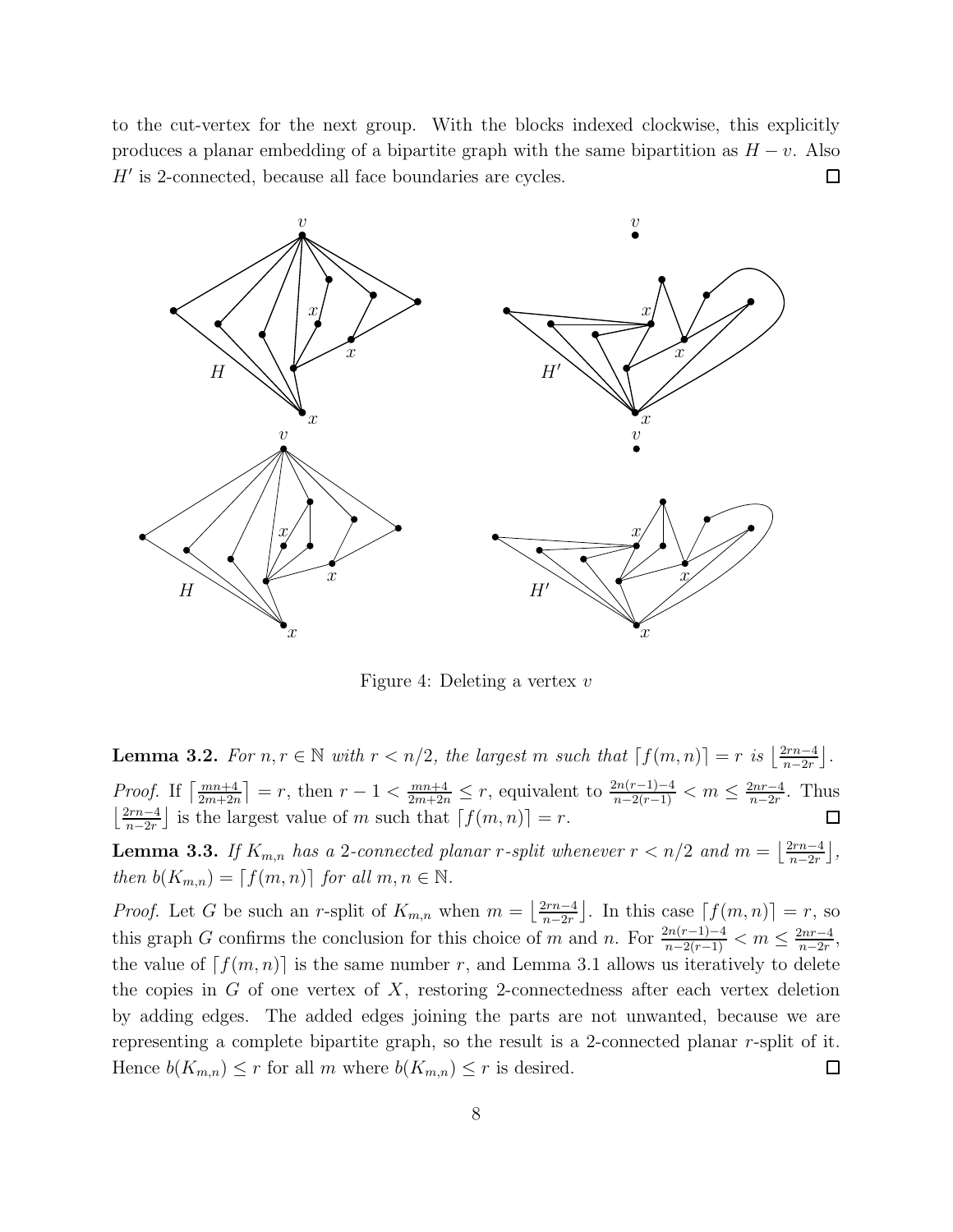Our goal is to construct a 2-connected planar r-split G of  $K_{m,n}$  for the resulting pair  $(m, n)$ . Each vertex in G will have a label in  $X \cup Y$ , with each label used at most r times. Whenever  $(i, j) \in [m] \times [n]$ , some vertex with label  $x_i$  will be adjacent to some vertex with label  $y_j$ . The vertices with labels in X will be on the horizontal axis, and those with labels in Y will be on the vertical axis; all edges join the two axes. Before describing the process, we suggest the aim by exhibiting in Figure 5 the graph G produced for  $(m, n) = (8, 7)$ . For clarity, we record only the subscripts of the vertex labels, using  $x_1, \ldots, x_m$  on the horizontal axis and  $y_1, \ldots, y_n$  on the vertical axis.



Figure 5: A bar visibility graph G that is a 2-split of  $K_{8,7}$ 

Observe that in Figure 5 the graph  $G$  consists of four "quadrants" in the four quadrants of the plane. We show next that to guarantee that our planar r-split is 2-connected, it suffices to keep each quadrant connected. We refer to the positive and negative horizontal and vertical half-axes leaving the origin as the rays of the plane.

**Lemma 3.4.** Let G be a plane graph whose vertex set is comprised of sets  $X^+$  and  $X^$ placed along the positive and negative horizontal axes and sets  $Y^+$  and  $Y^-$  placed along the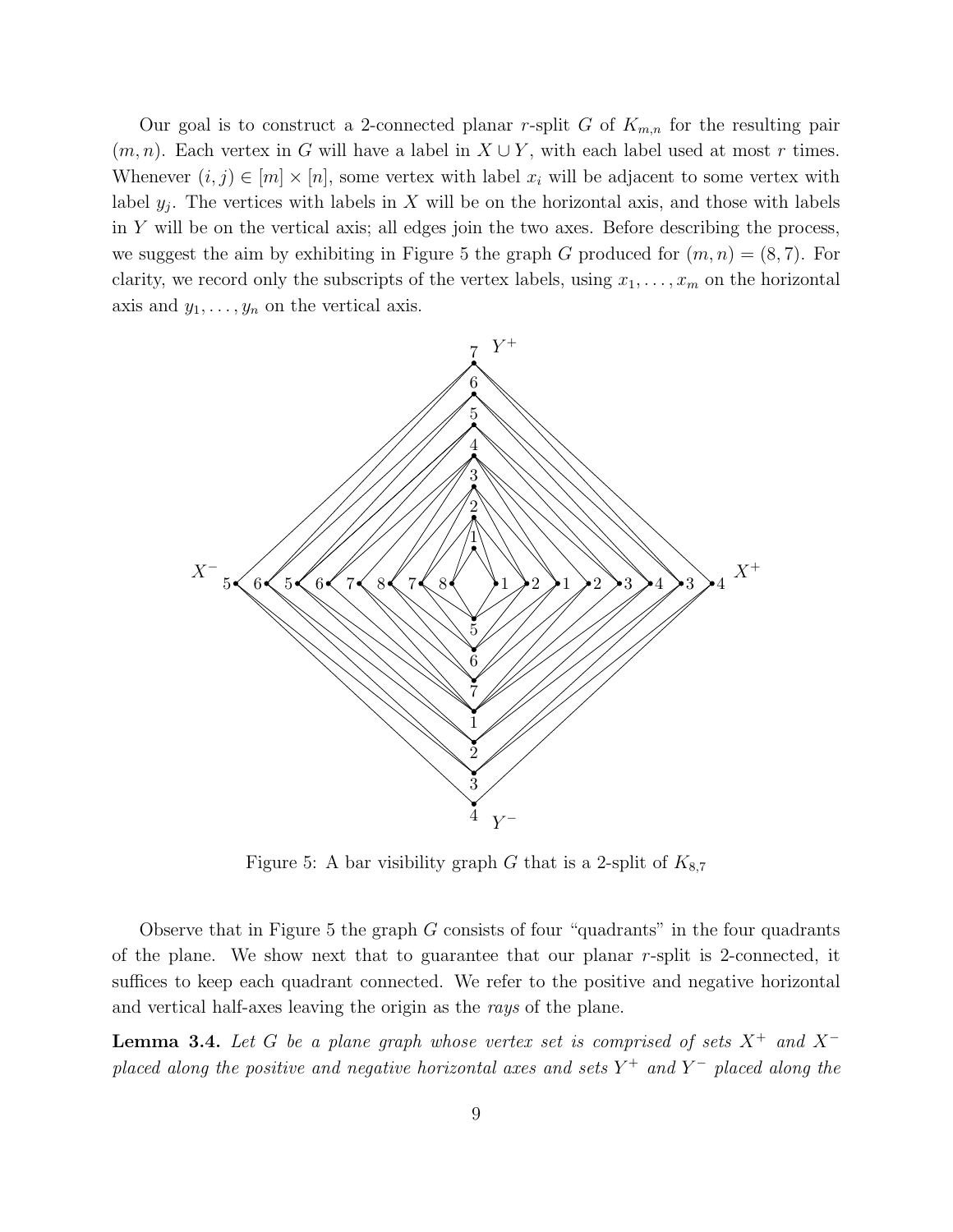positive and negative vertical axes (as in Figure 5). If the four subgraphs induced by  $X^+ \cup Y^+$ ,  $Y^+ \cup X^-$ ,  $X^- \cup Y^-$ , and  $Y^- \cup X^+$  are connected, then G is 2-connected.

*Proof.* It suffices to show that any two vertices u and v in  $G$  are connected by two internally disjoint paths. Consider the four subgraphs combined as in Figure 5; the graph in each quadrant is connected. Suppose first that  $u$  and  $v$  are not on the same ray from the origin. Since the four subgraphs are connected, we can choose edges  $uu'$  and  $vv'$  such that  $u'$  and  $v'$ are on the remaining two rays. Now the four vertices are on distinct rays, and in all cases our two edges are chosen from the subgraphs in opposite quadrants. Because the remaining two quadrants are connected, we can choose a path in each to connect the vertices we have chosen from its rays. Now  $\{u, u', v, v'\}$  lies on a cycle, which contains the two desired u, v-paths.

If u and v lie on the same ray, then we can choose  $uu'$  and  $vv'$  so that u' and v' are on the same ray neighboring it (possibly  $u' = v'$ ). Now  $\{u, u', v, v'\}$  lies in one of the four subgraphs. We find a  $u, v$ -path in one neighboring quadrant and a  $u', v'$ -path in the other neighboring quadrant (the latter may have length 0). Again we have completed a cycle through  $\{u, u', v, v'\}.$  $\Box$ 

**Remark 3.5.** The Plan. Recall that we have restricted the problem to  $r < \left[\frac{n}{2}\right]$  $\frac{n}{2}$ . Let  $s = \left\lceil \frac{n}{2} \right\rceil$  $\left[\frac{n}{2}\right] - r$ , so  $s > 0$ . The quantity s will be important, because the main step of the construction is to produce a 2-connected planar r-split  $\widehat{G}$  of a subgraph of  $K_{m,n}$ . In  $\widehat{G}$ , each member of  $X$  will be represented by  $s$  vertices and each member of  $Y$  will be represented by r vertices. The graph  $\widehat{G}$  will be 2-connected by virtue of Lemma 3.4. We will obtain the 2-connected planar r-split G of  $K_{m,n}$  by adding at most  $r - s$  vertices for each member of X. To make sense, this discussion requires  $s \leq r$ , which we confirm below.

Ideally, in the graph G with  $rn + sm$  vertices, the vertices representing  $x_i \in X$  will together have edges to vertices representing  $n - 2(r - s)$  members of Y. We hope to arrange that the members of Y having no representatives adjacent to representatives of  $x_i$  occur in  $r - s$  pairs such that each pair lies on a face of length 4 in  $\hat{G}$ . We can then add  $r - s$  vertices representing  $x_i$  to turn  $\widehat{G}$  into the desired graph G (it is well known that adding a vertex of degree at least 2 to a 2-connected graph yields a 2-connected graph).  $\Box$ 

Next we confirm  $s \leq r$ .

**Lemma 3.6.** Fix  $m \ge n \ge 4$ . With  $r = \lfloor f(m,n) \rfloor$  and  $s = \lfloor \frac{n}{2} \rfloor$  $\left\lfloor \frac{n}{2} \right\rfloor - r$ , we have  $s \leq r$ , with equality if and only if  $n \equiv 3 \mod 4$  and  $m \in \{n, n + 1\}.$ 

*Proof.* Since  $m \geq n$ , we have  $r \geq \left\lceil \frac{n^2+1}{4n} \right\rceil$  $=\left[\frac{n+1}{4}\right]$  $\frac{+1}{4}$ , so  $s \leq r$ . Furthermore, the case  $s = r$ 4n <sup> $\frac{+1}{4}$ </sup> and hence  $n \equiv 3 \mod 4$ . For  $m, n \in \mathbb{N}$  with  $m \geq n \geq 7$ , the inequality requires  $s = r = \frac{n+1}{4}$  $\frac{mn+4}{2m+2n} > \frac{n+1}{4}$  $\frac{+1}{4}$  holds if and only if  $m \geq n+2$ . Thus the case  $s = r$  occurs if and only if  $n \equiv 3$ mod 4 and  $m \in \{n, n+1\}$ . Otherwise,  $s < n/4 < r$ .  $\Box$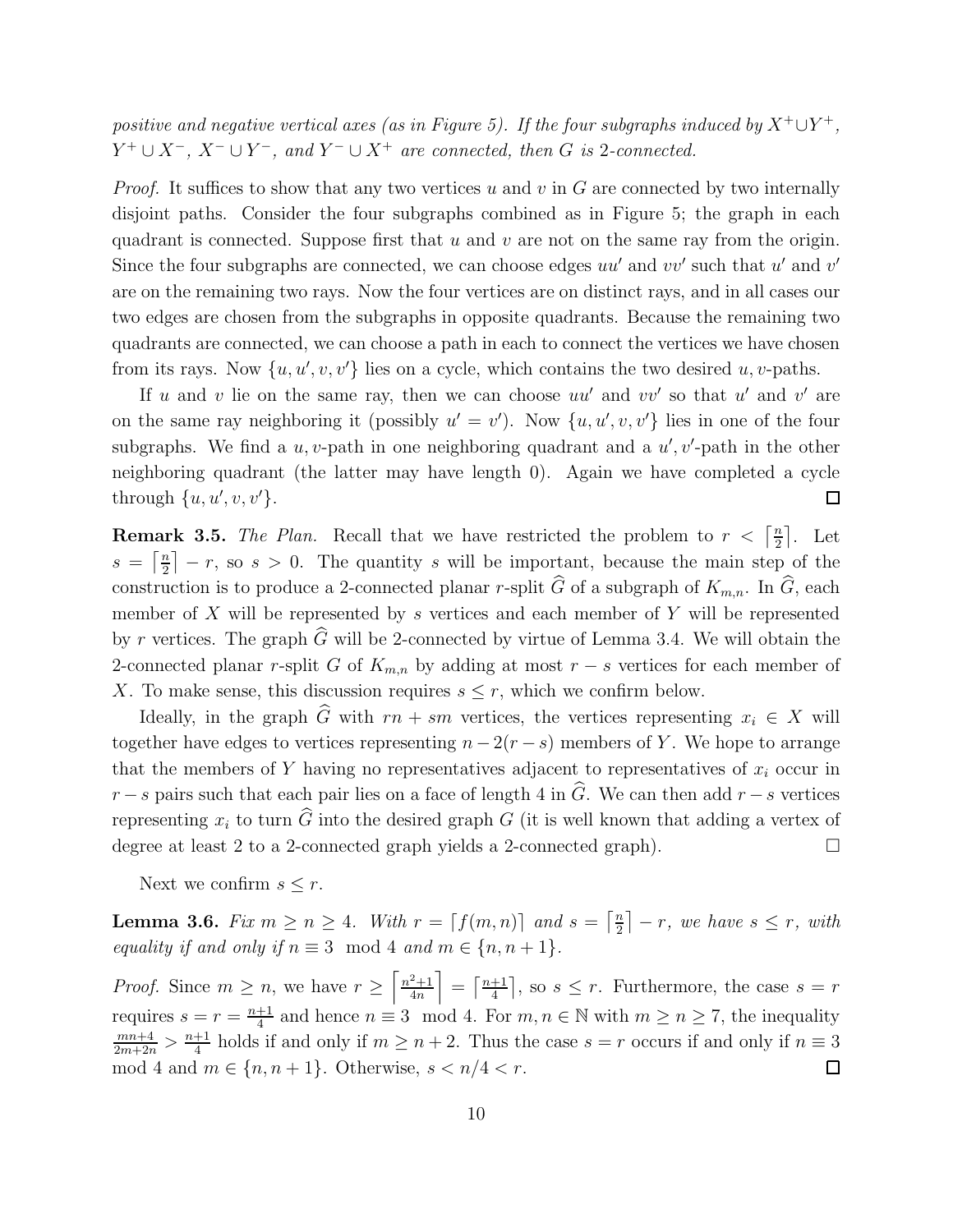Since we often need to take vertices in pairs, it is not surprising that the construction depends on parity. We present the construction for even n in Section 4 and for odd n in Section 5, always with  $m \ge n \ge 4$ . Here we summarize the common aspects of both cases.

Remark 3.7. Notation and terminology. To distinguish between the members of X and Y and the vertices in  $\widehat{G}$ , we use A for the vertices on the horizontal axis (representing members of X) and B for those on the vertical axis (representing members of Y). We further break A and B into the subsets placed on the positive and negative rays from the origin point  $(0, 0)$ .

Let  $B^+$  denote the set of the first  $\lceil rn/2 \rceil$  integer points on the positive vertical ray, and let  $B^-$  denote the set of the first  $\lfloor rn/2 \rfloor$  integer points on the negative vertical ray. Starting from the origin, label  $B^+$  in order with  $y_1, \ldots, y_n$ , indices increasing cyclically modulo n. Similarly, label B<sup>-</sup> outward from the origin, but start with  $y_{\lceil n/2 \rceil+1}$  and again increase cyclically through indices modulo  $n$  (this labeling is used in Figure 5, where only subscripts are shown). The vertices labeled  $y_j$  represent  $y_j$  in G. The labels farthest from the origin in B<sup>+</sup> and B<sup>-</sup> are  $\{y_n, y_{\lceil n/2 \rceil}\}\$ , with the last vertex of B<sup>+</sup> labeled  $y_n$  if r is even and the last vertex of  $B^-$  labeled  $y_n$  if r is odd. Each label  $y_j$  is used exactly r times, and  $B = B^+ \cup B^-$ .

The vertices with labels in X occupy integer points on the horizontal axis, with  $A^+$  and A<sup>-</sup> respectively denoting those on the positive and negative axes, with  $A = A^+ \cup A^-$ . The assignment of these labels will depend on the parity of  $n$ , so we postpone specifying them. We will introduce at most ms vertices into A.

For ease of describing and illustrating the constructions, we will decompose  $\widehat{G}$  into two subgraphs, one in the right half-plane (positive horizontal coordinate) and one in the left half-plane (negative horizontal coordinate). The vertices of B lie in both subgraphs, so the right piece is the subgraph of  $\widehat{G}$  induced by  $B \cup A^+$ , and the left piece is the subgraph induced by  $B \cup A^-$ . An example appears in Figure 6 for  $K_{14,10}$ , where  $(r, s) = (3, 2)$ . The subgraph in the right half-plane appears in the top piece; that in the left half-plane appears in the bottom piece.

In each of the two subgraphs, the vertices are put on three horizontal lines, with  $B^+$  on the top line,  $A^+$  or  $A^-$  on the middle line, and  $B^-$  on the bottom line. The vertices on the horizontal axis  $(A^+ \text{ or } A^-)$  are listed in order from left to right as they appear in the plane (as in Figure 5). Thus in the top piece the vertices closest to the origin point  $(0,0)$  are on the left, while in the bottom piece those closest to the origin are on the right. Consistent with this, for the placement of  $B$  one can think of bending the vertical axis at the origin and laying its two rays down to the right around the positive horizontal axis or down to the left around the negative horizontal axis. Thus the subscripts of labels on  $B^+$  and  $B^-$  increase cyclically from left to right in the top piece and from right to left in the bottom piece while moving away from the origin.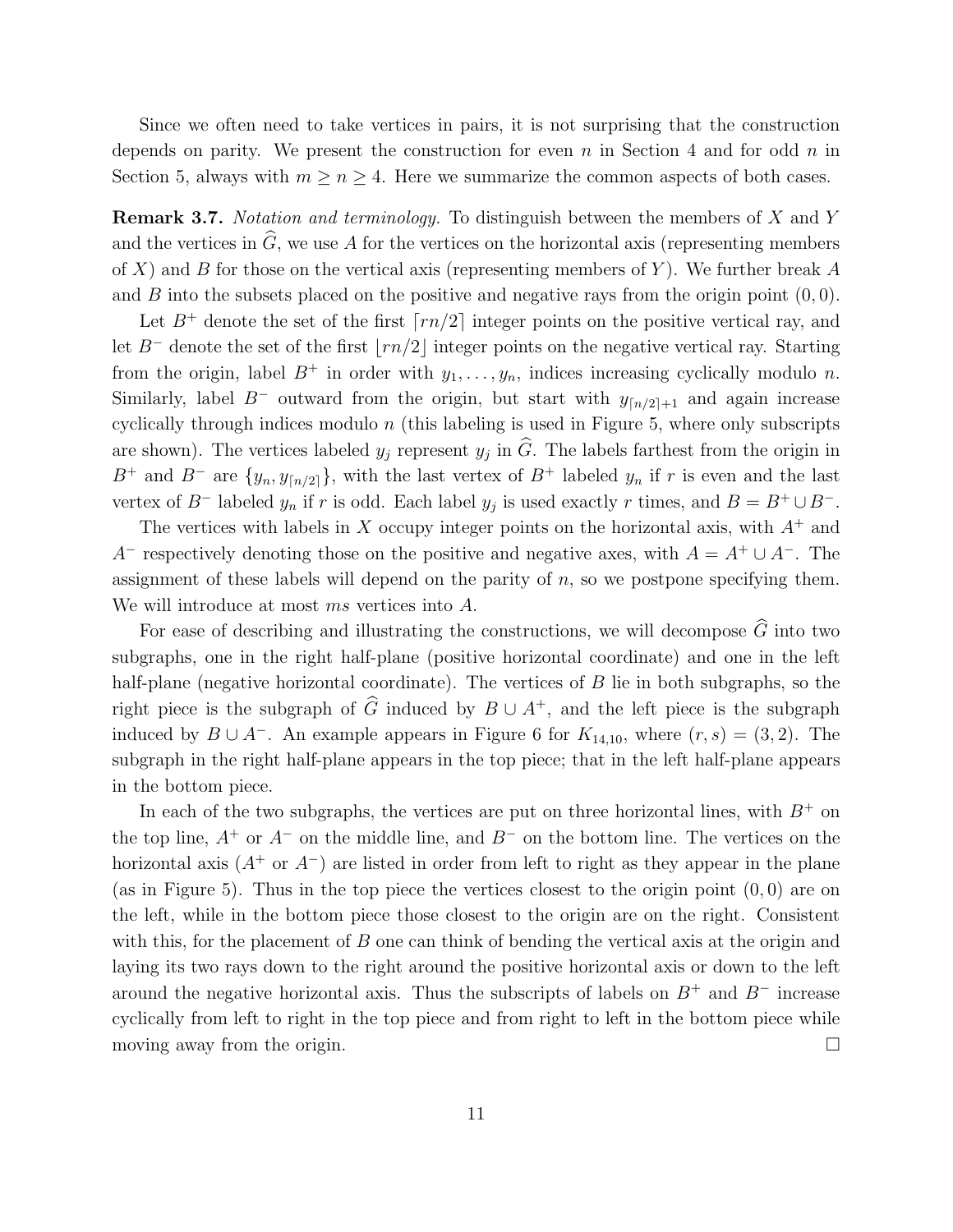

Figure 6: Pattern for even *n*, shown for  $K_{14,10}$  with  $(r, s) = (3, 2)$ .

#### 4 The case of even  $n$

As seen in Figure 6, most vertices in A will have two consecutive neighbors in  $B^+$  and two consecutive neighbors in  $B^-$  (ignore the edges there for  $x_{13}$  and  $x_{14}$ ). We will produce the construction by adding edges in stages. When no vertices labeled  $x_i$  and  $y_j$  are yet adjacent, we say that  $x_i$  misses  $y_j$ ; otherwise  $x_i$  hits  $y_j$ .

The main part of the construction consists of special building blocks that give s vertices in A to each of two members of X, enable them to hit  $n-2(r - s)$  labels in Y. For example, in Figure 6 the first of these structures, which we call "bricks", uses the first four vertices in  $A^+$  and the first five vertices in each of  $B^+$  and  $B^-$ . Note that  $|B^+| = |B^-|$  when n is even.

**Definition 4.1.** An *opposite pair* is a pair of labels in Y whose subscripts differ by  $n/2$ , having the form  $\{y_i, y_{i+n/2}\}\$  with subscripts taken modulo n. The labels of vertices in  $B^+$ and  $B^-$  at the same distance from the either end form an opposite pair.

For even n, an i-brick is a graph induced by 2s consecutive vertices in  $A^+$  or  $A^-$  and  $2s + 1$  consecutive vertices in each of  $B^+$  and  $B^-$ , where the vertices in A alternate labels  $x_{2i-1}$  and  $x_{2i}$  and the vertices used from B form  $2s + 1$  opposite pairs (see Figure 6). The edges join the *j*th of these vertices from A to the *j*th and  $(j + 1)$ th opposite pairs among these vertices from  $B$ . A *brick* is a subgraph that is an *i*-brick for some *i*.

**Lemma 4.2.** When n is even, the labels from Y that lie on a 4-face in an *i*-brick form an opposite pair. Each label for a vertex of X in a brick hits two intervals of 2s cyclically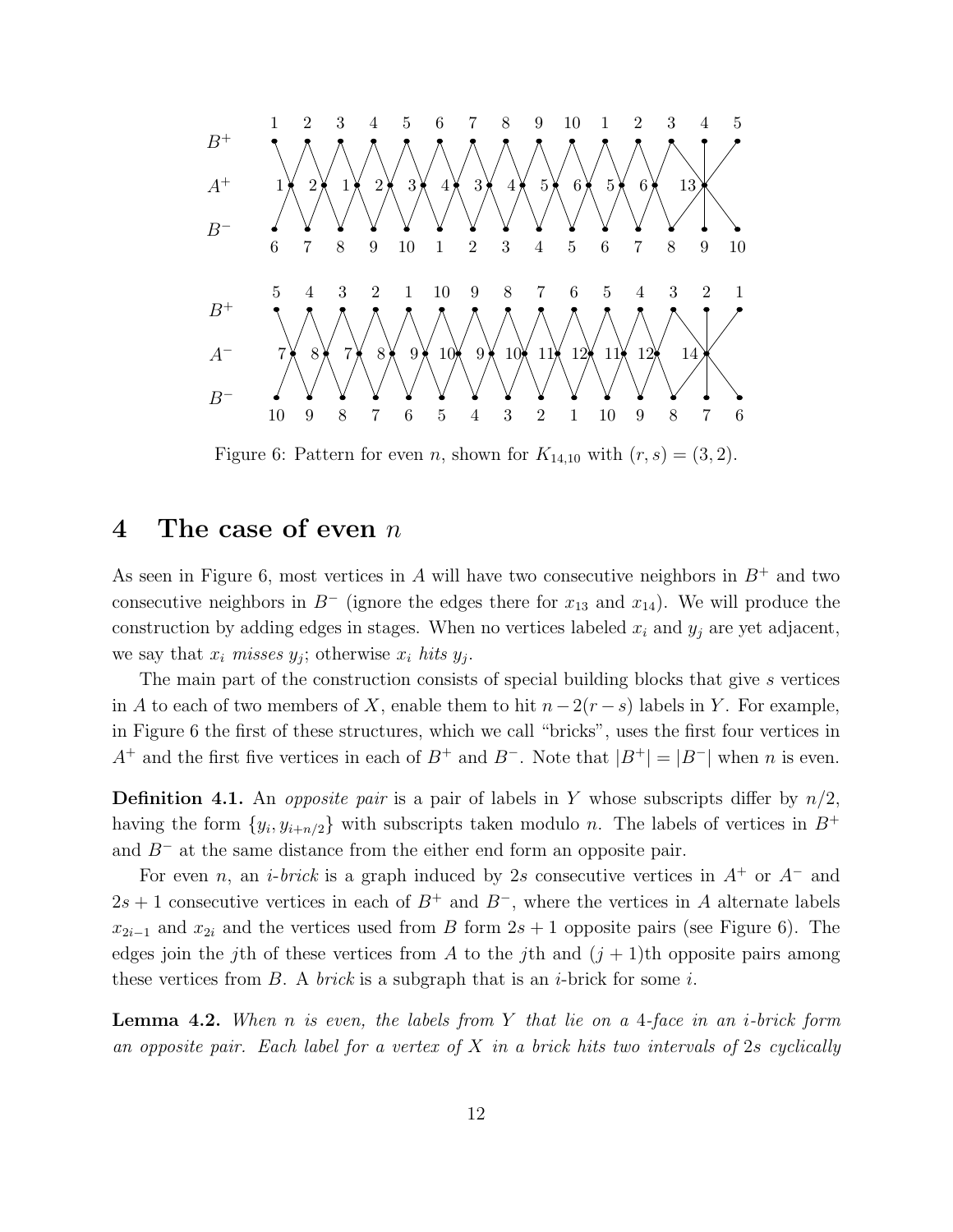consecutive labels in  $Y$ , forming 2s distinct cyclically consecutive opposite pairs. The labels missed by such a vertex of X thus also come in opposite pairs.

*Proof.* Because n is even,  $|B^+| = |B^-|$ , and vertices in corresponding positions in the lists  $B^+$  and  $B^-$  form opposite pairs, whether counted from the origin or from the outer end. The claims then follow immediately from the definition of *i*-brick, and the opposite pairs hit by  $x_{2i-1}$  and  $x_{2i}$  in an *i*-brick are distinct because  $2s < n/2$ .  $\Box$ 

**Theorem 4.3.** If n is even, then  $b(K_{m,n}) = \left\lceil \frac{mn+4}{2m+2n} \right\rceil = r$ .

*Proof.* By Lemma 3.3, we may assume  $m = \left| \frac{2rn-4}{n-2r} \right|$  $\frac{2rn-4}{n-2r}$ . We have also reduced the problem to  $r < n/2$ . With  $s = n/2 - r$ , we have  $s < n/4 < r$ . Let  $q = \frac{rn/2-1}{2s}$  $\frac{2-1}{2s}$  and  $t = \lfloor q \rfloor$ . We have  $m = |4q|$ , so  $m = 4t + i$  for some  $i \in \{0, 1, 2, 3\}.$ 

We begin by laying bricks. For  $1 \leq i \leq t$ , we form an *i*-brick using  $A^+$ , starting from the leftmost vertex of  $A^+$  in Figure 6, which is the vertex of  $A^+$  closest to the origin. Laying the *i*-brick assigns the labels  $x_{2i-1}$  and  $x_{2i}$  alternately to the next 2s vertices of  $A^+$ . For  $i < t$ , the last vertex of  $B^+$  in the *i*-brick is also the first vertex in the  $(i + 1)$ -brick (similarly for  $B^-$ ). Thus these bricks use  $1+2st$  vertices from  $B^+$  (and from  $B^-$ ). Since  $|B^+| = rn/2 = 1+2sq$ , enough vertices of  $B^+$  and  $B^-$  are available to lay these bricks.

Similarly, working again from the left in the bottom piece (see Figure 6), we lay bricks using  $A^-$ . These bricks start with the vertices of  $A^-$  that are farthest from the origin in the planar embedding. For  $t + 1 \leq i \leq 2t$ , we insert an *i*-brick using  $A^-$ . With each brick starting at the last vertex of  $B^+$  and  $B^-$  in the previous brick, again we use  $1+2st$  vertices in those sets, which are available.

The rightmost vertices of  $B^+$  and  $B^-$  in the t-brick and the 2t-brick remain visible to further vertices of  $A^+$  and  $A^-$ . Counting the last vertex of the t-brick, the number of vertices remaining visible at the right end of  $B^+$  and  $B^-$  is  $(rn/2) - 2st$ , which equals  $1 + 2s(q - t)$ . Similarly,  $1 + 2s(q - t)$  vertices of both  $B^+$  and  $B^-$  are available at the right end of the bottom piece (these vertices are at the end near the origin).

By Lemma 4.2, all opposite pairs remain available on the 4-faces in the top piece using the first  $n/2$  vertices in  $B^+$  and  $B^-$ , the vertices  $x_1, \ldots, x_{4t}$  now hit enough labels. Each such  $x_i$  has been used s times and has hit 4s labels in Y. Since  $n - 4s = 2(r - s)$  and the  $2(r - s)$  missed labels occur in opposite pairs (by Lemma 4.2), we can add  $r - s$  vertices with this label in the appropriate faces to hit the remaining  $2(r - s)$  labels in Y.

Since  $m = 4t + j$ , when  $j > 0$  there remain j members of X that have hit nothing. Recall that  $0 \le j \le 3$ ; the example in Figure 6 has  $j = 2$ . Note that the rightmost opposite pair in  $B^+$  and  $B^-$  in the bottom piece (using vertices nearest the origin) cyclically follows the rightmost opposite pair in the top piece (using vertices farthest from the origin). Thus if a label in X hits consecutive opposite pairs in  $B^+ \cup B^-$  using vertices in  $A^+$ , or in  $A^-$ , or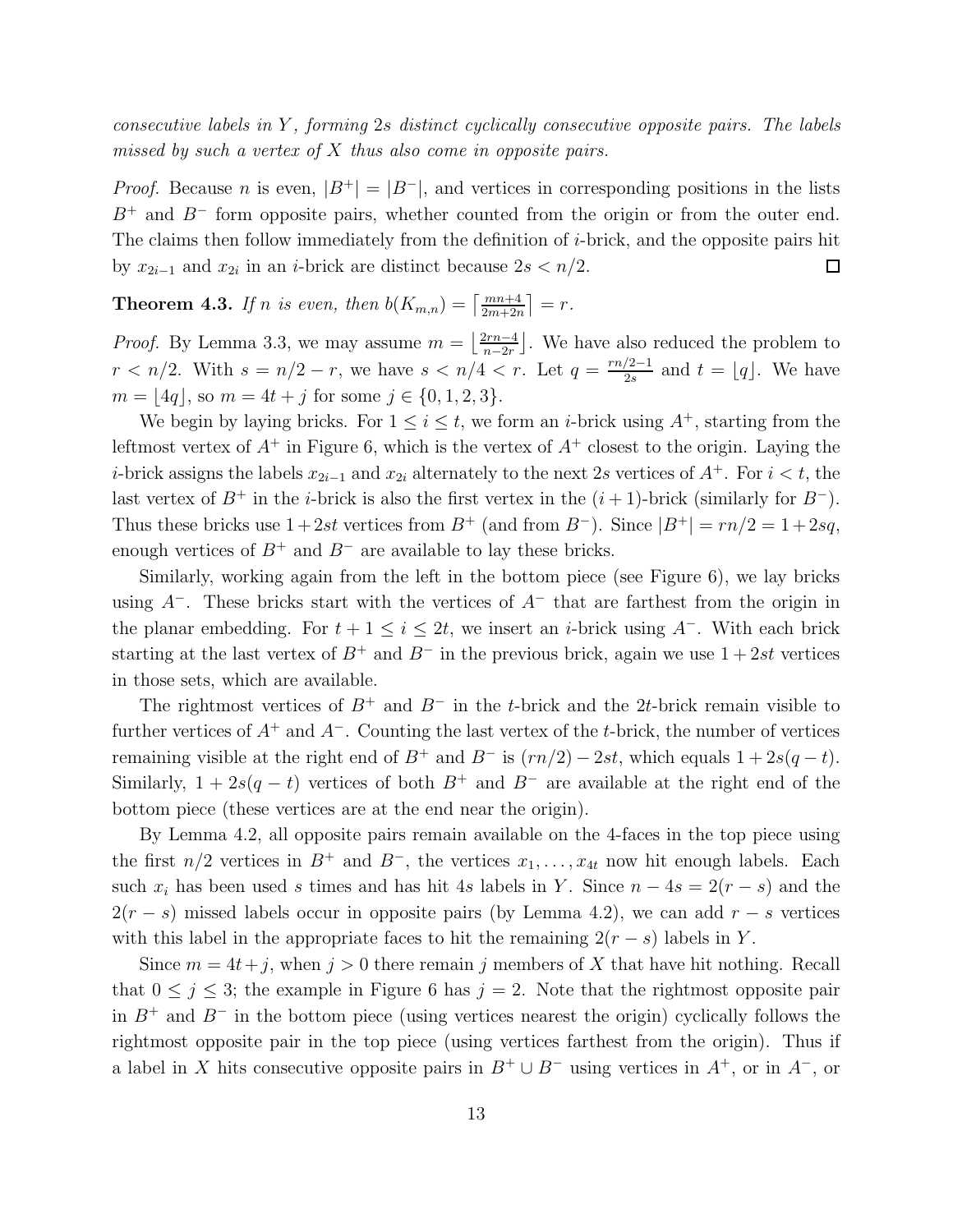from the right ends of  $A^+$  and  $A^-$  together, then the labels in Y hit by that vertex will be distinct as long as the number of pairs is at most  $n/2$ .

When j is odd,  $x_m$  labels one vertex at the right end of  $A^+$  and one at the right end of  $A^-$ . When  $j \geq 2$ , we use one vertex in  $A^+$  for  $x_{m-j+1}$  and one vertex in  $A^-$  for  $x_{m-j+2}$ (as in Figure 6). This covers all possible j. With  $R_i$  denoting the portion devoted to the *i*-brick and  $\varnothing$  denoting the position of the origin, the labeling of A from left to right on the horizontal axis is as indicated below, including  $A^-$  on the negative axis and  $A^+$  on the positive axis.

$$
\begin{array}{llll}\nj = 0: & R_{t+1}, \dots, R_{2t} & \varnothing & R_1, \dots, R_t \\
j = 1: & R_{t+1}, \dots, R_{2t} & x_m & \varnothing & R_1, \dots, R_t & x_m \\
j = 2: & R_{t+1}, \dots, R_{2t} & x_m & \varnothing & R_1, \dots, R_t & x_{m-1} \\
j = 3: & R_{t+1}, \dots, R_{2t} & x_{m-1}, x_m & \varnothing & R_1, \dots, R_t & x_{m-2}, x_m\n\end{array}
$$

Let p be the number of vertices assigned to  $x_i$ , where  $4t < i \leq m$ ; note that  $p \in \{1,2\}$ . These p vertices for  $x_i$  need to hit  $n - 2(r - p)$  labels in Y consisting of consecutive opposite pairs, so that the leftover vertices can hit the remaining opposite pairs. Since  $n - 2(r - p) =$  $2s + 2p$ , these vertices for  $x_i$  need to hit  $s + p$  consecutive opposite pairs. For distinctness, we must ensure  $s + p \leq n/2$ . Since  $p \leq 2$  and  $s \leq (n-2)/4$  when n is even, it suffices to have  $(n-2)/4+2 \leq n/2$ , which is equivalent to  $n \geq 6$ . When  $m \geq n = 4$  we always have  $r = 2$  and completed that case in Section 3.

We must also show that  $B^+ \cup B^-$  has enough opposite pairs available. For  $j \in \{1, 2, 3\}$ , we need in total to hit  $s + 2$ ,  $2s + 2$ , or  $3s + 4$  consecutive opposite pairs, respectively. We have observed that there are  $1 + 2s(q - t)$  opposite pairs available at the right ends of both the top piece and the bottom piece. Since  $q - t \geq j/4$ , the  $2 + 4s(q - t)$  pairs are at least  $s + 2$ ,  $2s + 2$ , and  $3s + 2$  for  $j \in \{1, 2, 3\}$ , respectively. However, when  $j = 3$  we are using two vertices in each of  $A^+$  and  $A^-$ , meaning that the last pair hit by one vertex can also be the first pair hit by the other. Thus in total the vertices in A can hit  $3s + 4$  pairs instead of  $3s + 2$ , as needed.

Finally, as noted in Remark 3.5, it suffices to ensure that the graph  $\widehat{G}$  produced before inserting the remaining vertices into 4-faces is 2-connected. By Lemma 3.4, it suffices to show that the four subgraphs induced by  $B^+ \cup A^+$ ,  $A^+ \cup B^-$ ,  $B^- \cup A^-$ , and  $A^- \cup B^+$  are connected. Even after adding labels for  $x_{m-j+1}, \ldots, x_m$  in the last step, some vertices of  $B^+$  and  $B^-$  may be unhit. Simply add edges joining such vertices to A in each of the four induced subgraphs to make them connected, while remaining planar and bipartite with the same bipartition. Because we are seeking a representation of a complete bipartite graph, extra edges joining vertices with labels from X and Y do not cause a problem.  $\Box$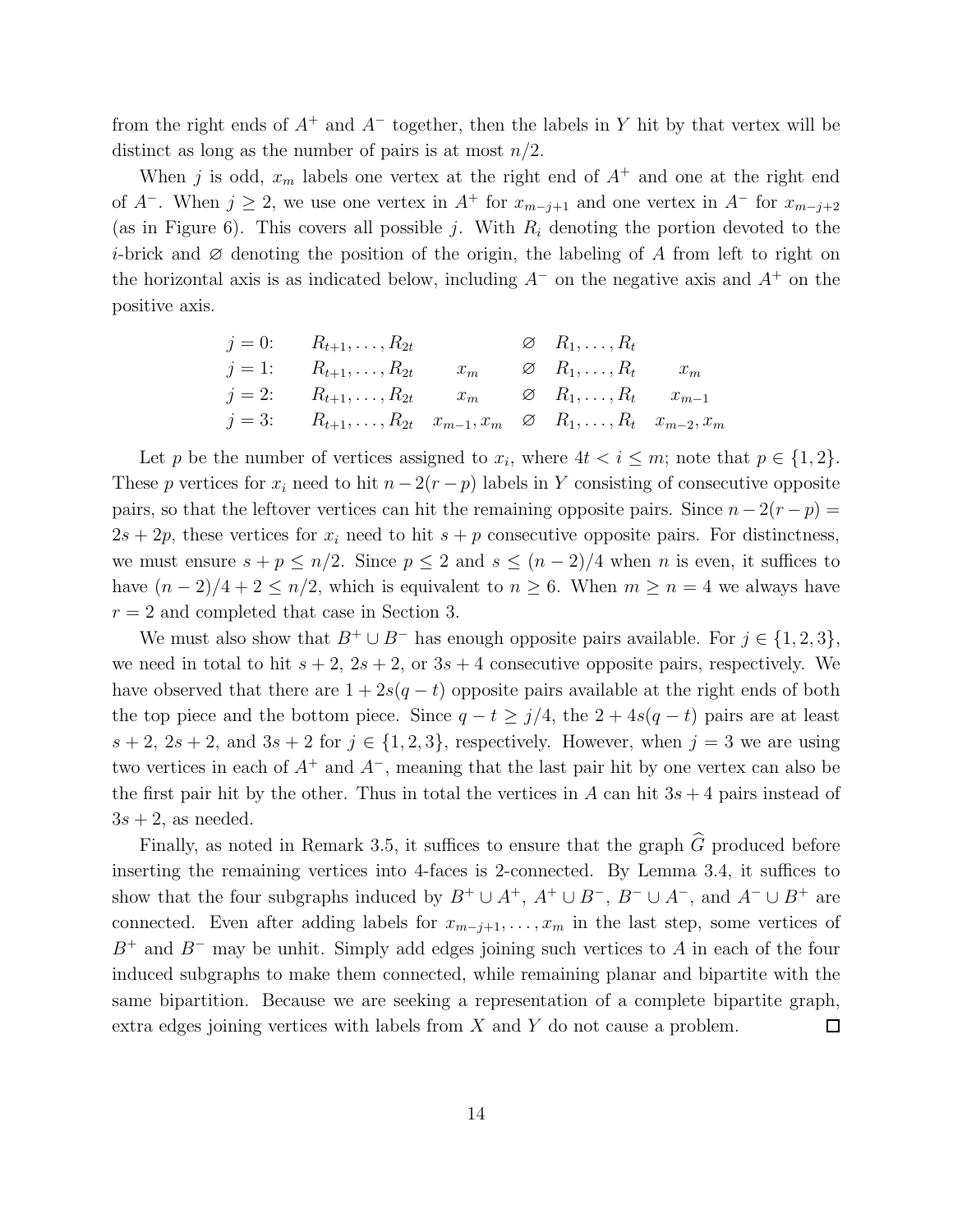#### 5 The case of odd  $n$

Again we want to have s vertices for  $x_i$  hit  $n - 2(r - s)$  labels in Y. When n is odd, this amount is odd, so in this case we define bricks somewhat differently. They will still use 2s vertices from A, but now they will use 2s vertices instead of  $2s + 1$  in each of  $B^+$  and  $B^-$ . Actually, the bricks we used before are too big to fit onto  $B^+$  and  $B^-$  in this case.

**Definition 5.1.** A skew pair is a pair of labels in Y whose subscripts differ by  $\lfloor n/2 \rfloor$ , having the form  $\{y_i, y_{i+(n-1)/2}\}\$  with subscripts taken modulo n.

For odd n, an i-brick has 2s consecutive vertices in  $A^+$  or  $A^-$  and 2s consecutive vertices in both B<sup>+</sup> and B<sup>−</sup>; the vertices in A alternate labels  $x_{2i-1}$  and  $x_{2i}$  and the vertices in B form 2s skew pairs. A *brick* is an *i*-brick for some *i*. Figure 7 shows four bricks using  $A^+$  and four using  $A^-$ . The vertices in a brick are indexed from the left, agreeing with the ordering of A along the horizontal axis. Thus for bricks using  $A^+$ , the jth vertices used from  $B^+$  and  $B^-$  are the same distance from the origin, while for bricks using  $A^-$ , the jth vertices used from  $B^+$  and  $B^-$  are the same distance from the ends away from the origin.

In an *i*-brick, edges join the j<sup>th</sup>  $x_{2i-1}$  to the  $(2j-1)$ <sup>th</sup> and  $2j$ <sup>th</sup> vertices used from  $B^+$ and the  $(2j-2)$ th and  $(2j-1)$ th vertices used from B<sup>-</sup>, except that the first  $x_{2i-1}$  hits in B<sup>-</sup> only the first vertex. The jth  $x_{2i}$  hits the 2jth and  $(2j+1)$ th vertices used from B<sup>+</sup> and the  $(2j - 1)$  and 2jth vertices used from  $B^-$ , except that the last  $x_{2i}$  hits in  $B^+$  only the last vertex. This holds in both the top piece and the bottom piece when  $r$  is odd, but when r is even we reverse the roles of  $B^+$  and  $B^-$  in defining the edges of the bricks using  $A^-$ .



Figure 7: Pattern for odd *n*, shown for  $K_{16,9}$  with  $(r, s) = (3, 2)$ .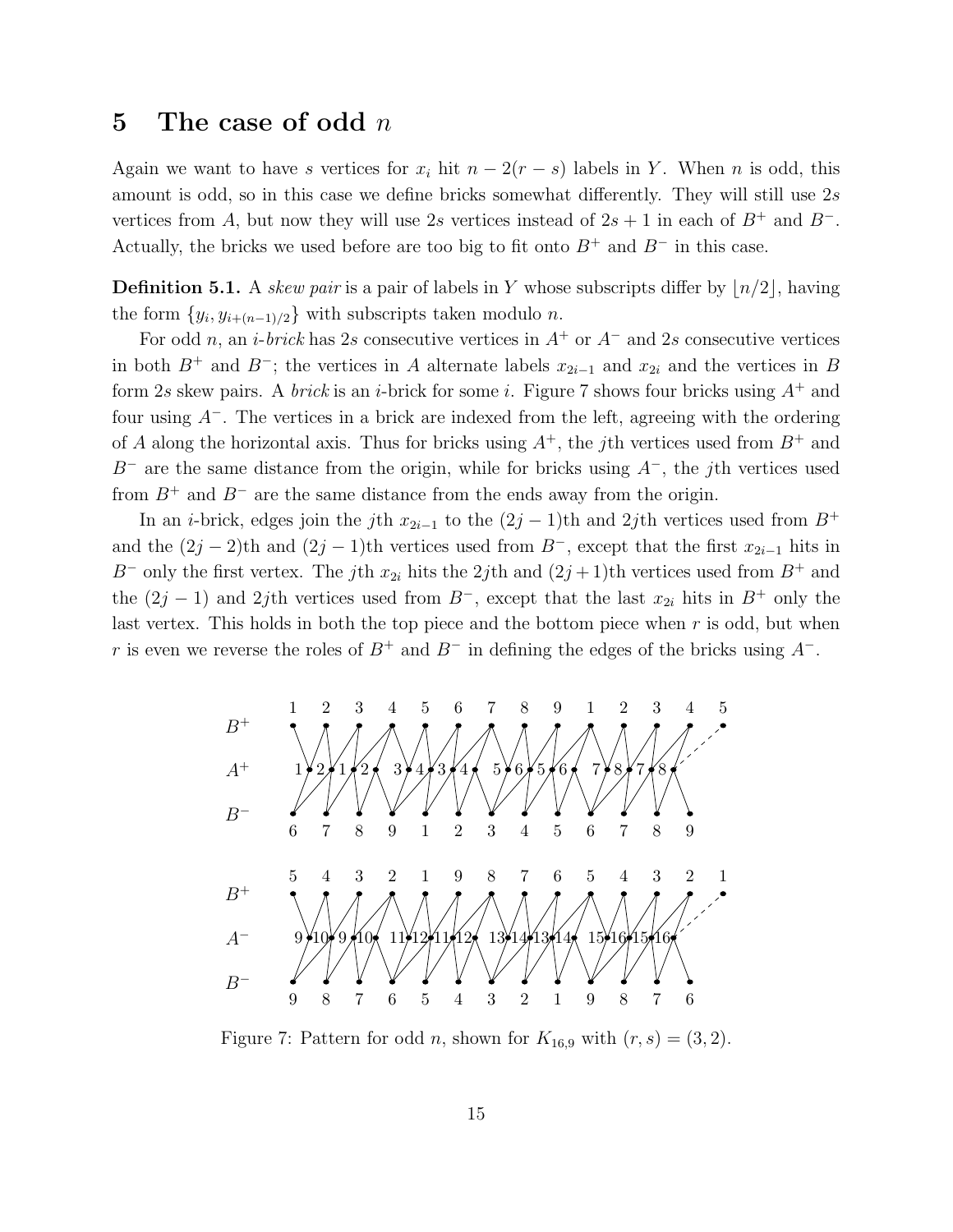Laying the bricks will label the vertices of  $A^+$  and  $A^-$ .

**Lemma 5.2.** When n is odd, the labels from Y that lie on a 4-face in a brick form a skew pair. Each label for a vertex of X in a brick hits two intervals of  $2s-1$  cyclically consecutive labels in Y, forming  $2s - 1$  cyclically consecutive skew pairs, plus one more label at the end of one of those intervals. These labels are distinct. The labels missed by such a vertex of  $X$ also come in skew pairs.

*Proof.* Since  $B^+$  and  $B^-$  respectively start with labels  $y_1$  and  $y_{(n+3)/2}$  moving away from the origin, the labels of the j<sup>th</sup> vertices in  $B^+$  and  $B^-$  from the left in the top piece form a skew pair, as do the  $(j + 1)$ th vertex of  $B^+$  and the *j*th in  $B^-$  (see Figure 7). The latter are the pairs lying on 4-faces in the top piece.

In the bottom piece, we start from the left with the labels  $\{y_n, y_{(n+1)/2}\}\$ in  $B^+$  and  $B^$ farthest from the origin (see Remark 3.7). These form a skew pair. Also  $\{y_n, y_{(n-1)/2}\}\$ is a skew pair. Since  $y_n$  ends  $B^+$  when r is even and  $B^-$  when r is odd, these shifted skew pairs will be the  $(j+1)$ th vertex of  $B^+$  and the j vertex of  $B^-$  when r is odd (as in the top piece), but when r is even they consist of the jth vertex of  $B^+$  and the  $(j + 1)$ th vertex of  $B^-$ . Therefore, to keep each such shifted skew pair on a common 4-face in the bottom piece, in defining the edges of the bricks using  $A^-$  we reverse the roles of  $B^+$  and  $B^-$  when r is even.

Since corresponding positions in  $B^+$  and  $B^-$  (from either end) are labeled by skew pairs, the 4s labels in Y occurring in a brick are distinct unless  $2s = (n + 1)/2$ , which can occur when  $n \equiv 3 \mod 4$  and  $s = r = (n + 1)/4$ . In this case, the first label from  $B^+$  is the same as the last label from  $B^-$  in a brick. However, as constructed in Definition 5.1, the first label from  $B^+$  is hit only by  $x_{2i-1}$ , and the last label from  $B^-$  is hit only by  $x_{2i}$  in the brick, so each label from X still hits  $4s-1$  distinct labels in Y (reversing  $B^+$  and  $B^-$  in the argument for the bottom piece when  $r$  is even).

These  $4s - 1$  distinct labels in Y hit by a single label from X group into  $2s - 1$  cyclically consecutive skew pairs plus one more label. The two intervals of labels hit by the pairs leave two intervals of labels missed, and the lengths of the intervals of missed labels are  $(n+1)/2 - s + 1$  and  $(n-1)/2 - s + 1$ . The extra label hit by  $x_i$  is at the end of the longer interval. No matter which end of the longer interval it shortens, the remaining missed labels match up as skew pairs.  $\Box$ 

The approach to the construction is the same as for even  $n$  in Theorem 4.3, but the technical details are different.

**Theorem 5.3.** If n is odd, then  $b(K_{m,n}) = \left\lceil \frac{mn+4}{2m+2n} \right\rceil = r$ . *Proof.* By Lemma 3.3, we may assume  $m = \left| \frac{2rn-4}{n-2r} \right|$  $\frac{2rn-4}{n-2r}$ . We have reduced to  $\frac{n+1}{4} \leq r < \frac{n}{2}$ . With  $s = \frac{n+1}{2} - r$ , we have  $s \leq \frac{n+1}{4} \leq r$ . Also  $n - 2r = 2s - 1$ . Let  $q = \frac{rn/2-1}{2s-1}$  $\frac{n/2-1}{2s-1}$  and  $t = \lfloor q \rfloor$ . We have  $m = |4q|$ , so  $m = 4t + j$  for some  $j \in \{0, 1, 2, 3\}.$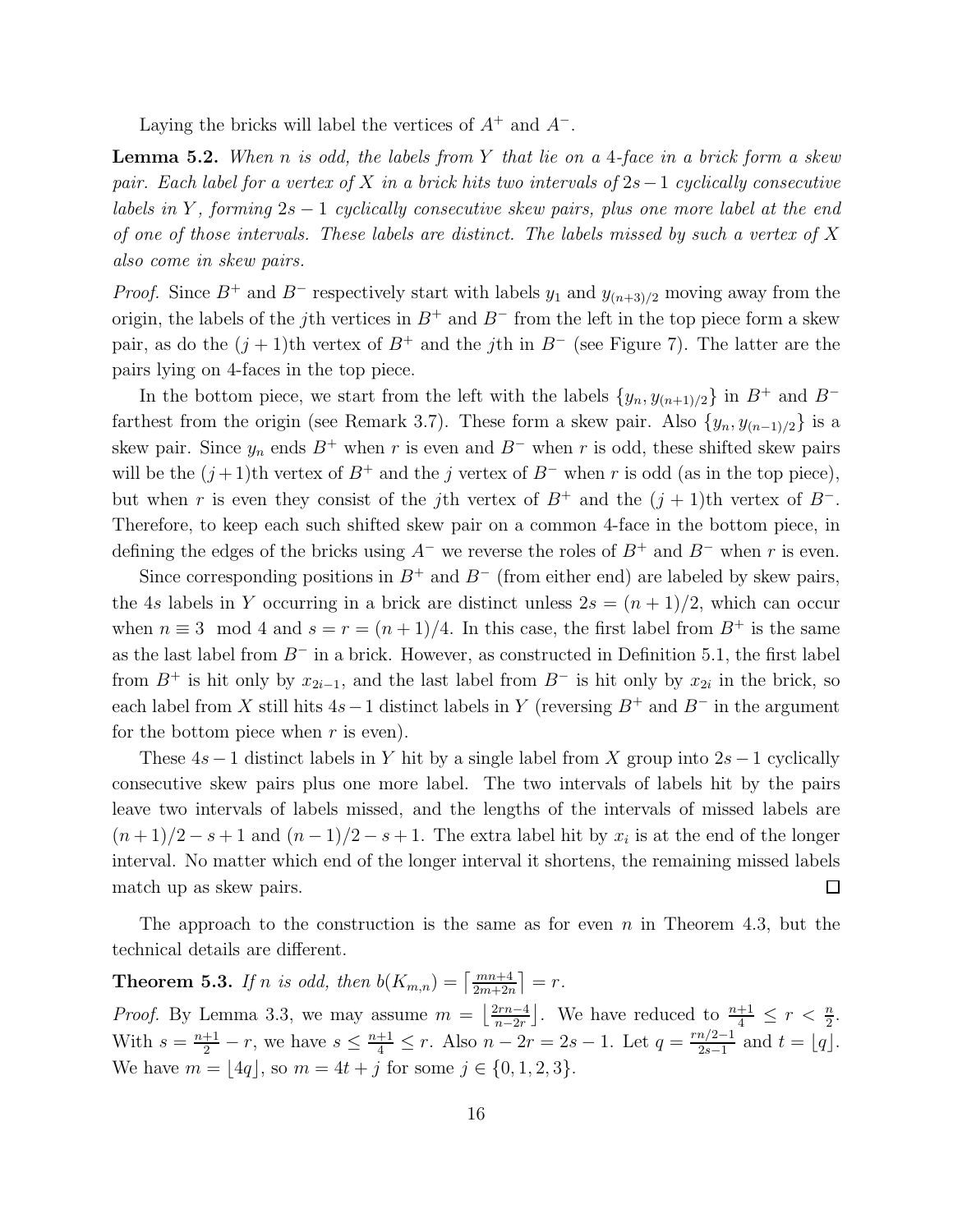We begin by laying bricks. For  $1 \leq i \leq t$ , we form an *i*-brick using  $A^+$ , starting from the leftmost vertex of  $A^+$  in Figure 7, which is the vertex of  $A^+$  closest to the origin. Laying the *i*-brick assigns the labels  $x_{2i-1}$  and  $x_{2i}$  alternately to the next 2s vertices of  $A^+$ . For  $i < t$ the last vertex of  $B^+$  in the *i*-brick is also the first vertex in the  $(i + 1)$ -brick (similarly for B<sup>-</sup>). Thus these bricks use  $1 + (2s-1)t$  vertices from B<sup>+</sup> (and B<sup>-</sup>). Since B<sup>+</sup> and B<sup>-</sup> each have at least  $(rn-1)/2$  vertices, and  $(rn-1)/2 = (1/2) + (2s-1)q \ge (1/2) + (2s-1)t$ , enough vertices of  $B^+$  and  $B^-$  are available to lay these bricks.

Similarly, working again from the left in the bottom piece of Figure 7, we lay  $i$ -bricks using  $A^-$ . These start with the vertex of  $A^-$  farthest from the origin in the plane. For  $t+1 \leq i \leq 2t$  in order, we add an *i*-brick using  $A^-$ . Again we use  $1+(2s-1)t$  vertices from  $B^+$  and  $B^-$ , which are available.

The rightmost vertices of  $B^+$  and  $B^-$  can be used again. Counting the last vertex of the t-brick, the number of vertices remaining visible to unused vertices of  $A^+$  at the right end of  $B^+$  and  $B^-$  together is  $rn - 2(2s - 1)t$ , which equals  $2 + 2(2s - 1)(q - t)$ . Similarly, this many vertices are visible to unused vertices of  $A^-$  at the right end of the bottom piece.

By Lemma 5.2, all skew pairs remain available on the faces with  $A^+$  involving the first n vertices in  $B^+$  and  $B^-$ , we have now satisfied the vertices  $x_1, \ldots, x_{4t}$ . Each such label has been used s times and hit  $4s - 1$  labels in Y. Since  $n + 1 - 4s = 2(r - s)$  and the  $2(r - s)$ missed labels occur in skew pairs (by Lemma 5.2), we can add  $r - s$  vertices with this label in the appropriate faces to hit the remaining  $2(r - s)$  labels in Y.

Since  $m = 4t + j$ , there remain j vertices in X to be considered, where  $j \leq 3$  (none if  $j = 0$ ; as in Figures 5 and 7). The labels at the right end of  $B^+$  and  $B^-$  in the top piece are  $\{y_n, y_{(n+1)/2}\}\$ , a skew pair. Those at the right end of  $B^+$  and  $B^-$  in the bottom piece are  $\{y_1, y_{(n+3)/2}\}\$ , the next skew pair. Thus if a label in X hits consecutive skew pairs in  $B^+ \cup B^-$  using vertices in  $A^+$ , or in  $A^-$ , or from the ends of both, then the labels in Y hit by that vertex will be distinct as long as the number of pairs is at most  $n/2$ .

When j is odd,  $x_m$  labels one vertex at the right end of  $A^+$  and one at the right end of A<sup>-</sup>. When  $j \ge 2$ , we use one vertex in A<sup>+</sup> for  $x_{m-j+1}$  and one vertex in A<sup>-</sup> for  $x_{m-j+2}$ . This covers all possible j. With  $R_i$  denoting the portion devoted to the *i*-brick and  $\varnothing$  denoting the position of the origin, the labeling of A from left to right on the horizontal axis is exactly as it was in the case of even  $n$ , as shown in the display in the proof of Theorem 4.3.

Let p be the number of vertices assigned to  $x_i$ , where  $4t < i \leq m$ ; note that  $p \in \{1, 2\}$ . These p vertices for  $x_i$  need to hit a set of  $n - 2(r - p)$  labels in Y that omits  $2(r - p)$  labels comprising  $r - p$  skew pairs, so that the leftover vertices can be added in the 4-faces of the bricks to hit the remaining labels. Since  $n - 2(r - p) = 2s - 1 + 2p$ , it suffices for  $x_i$  to hit  $s + p - 1$  consecutive skew pairs and one label from the next pair.

Since  $p \leq 2$ , ensuring that the labels hit are distinct requires  $s + 1 \leq (n - 1)/2$ . Because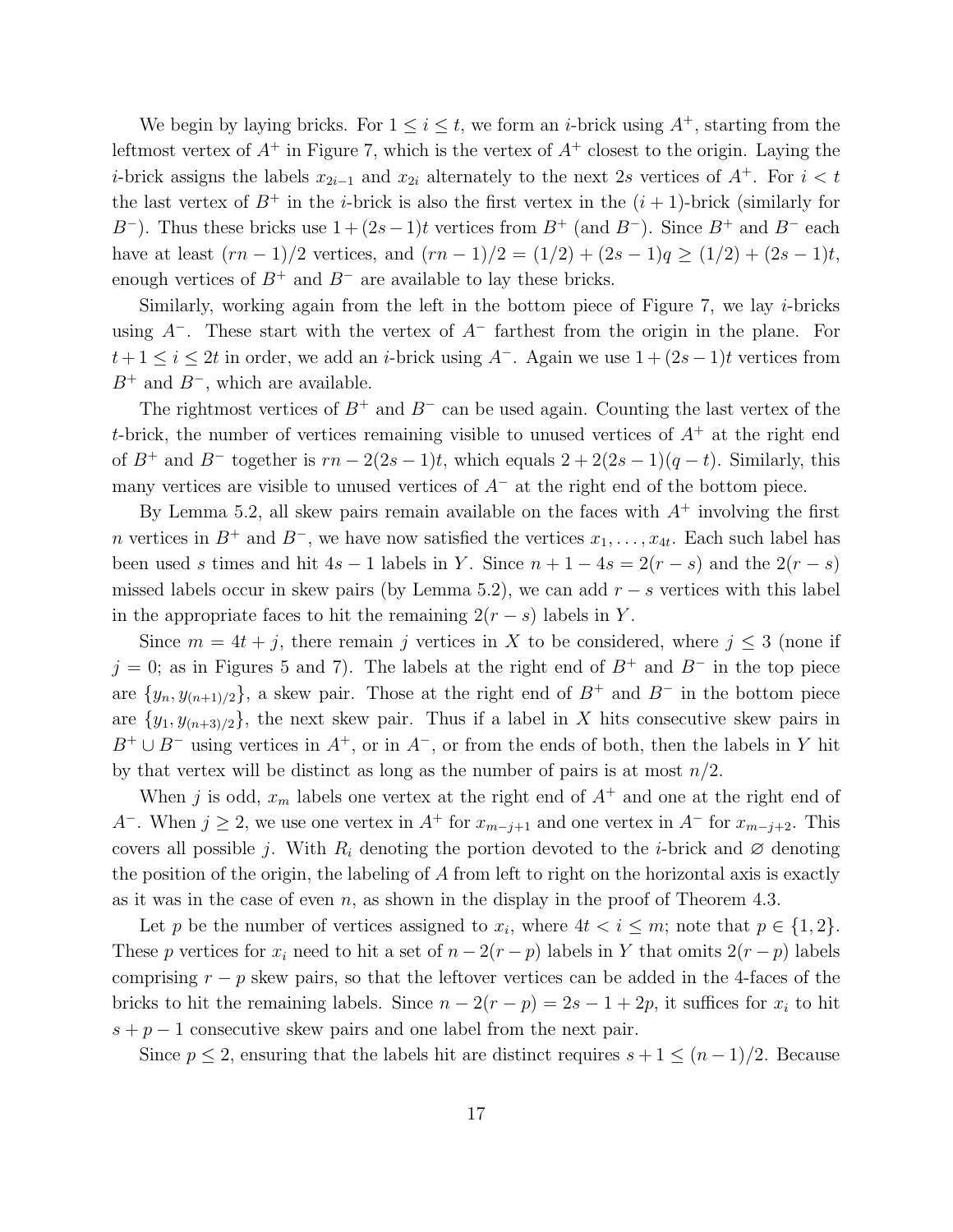$s \leq (n+1)/4$ , it suffices to have  $(n+1)/4 \leq (n-3)/2$ , which is equivalent to  $n \geq 7$ . Since we have reduced to  $n \geq 4$ , and  $s \leq (n-1)/4$  when  $n \equiv 1 \mod 4$ , all cases are covered.

It remains only to show that  $B^+ \cup B^-$  has enough vertices available. For  $j \in \{1, 2, 3\}$ , we need the labels in  $\{x_{4t+1}, \ldots, x_{4t+j}\}\$ to hit  $2s+3$ ,  $4s+2$ , or  $6s+5$  labels, respectively. We have observed that there are in total  $2+2(2s-1)(q-t)$  vertices of B visible at the right ends of each of  $A^+$   $A^-$ . Since  $q - t \geq j/4$ , the total number of vertices is at least  $4 + (2s - 1)j$ , which is enough when  $j \leq 2$ . When  $j = 3$  we are using two vertices in each of  $A^+$  and  $A^-$ , meaning that the last pair seen by one vertex can also be the first pair seen by the other. This provides four additional visibilities to reach the needed  $6s + 5$ .

Finally, we must ensure that the graph  $\widehat{G}$  produced before inserting the remaining vertices into 4-faces is 2-connected. Here the argument applying Lemma 3.4 to the subgraphs induced by  $B^+ \cup A^+, A^+ \cup B^-, B^- \cup A^-,$  and  $A^- \cup B^+$  is exactly the same as in Theorem 4.3.  $\Box$ 

#### References

- [1] M. Axenovich, A. Beveridge, J.P. Hutchinson and D.B. West, Visibility number of directed graphs, *SIAM J. Discrete Math.*, **27** (2013), 1429–1449.
- [2] I.Z. Brouwer and I. Broere, Note on t-minimal complete bipartite graphs, Canad. Math. Bull., 11 (1968), 729–732.
- [3] L.W. Beineke, F. Harary and J.W. Moon, On the thickness of the complete bipartite graph, *Proc.* Cambridge Philos. Soc.,  $60$  (1964), 1–5.
- [4] W. Cao, Some Problems in Structural Graph Theory, Ph.D. Thesis, University of Illinois (2006).
- [5] Y.W. Chang, J.P. Hutchinson, M.S. Jacobson, J. Lehel and D.B. West, The bar visibility number of a graph, *SIAM J. Discrete Math.*, **18** (2004),  $462-471$ .
- [6] Y.C. Chen and X.L. Yin, The thickness of the Cartesian product of two graphs, Canad. Math. Bull., 59(4) (2016), 705–720.
- [7] D. Eppstein, P. Kindermann, S. Kobourov, G. Liotta, A. Lubiw, A. Maignan, D. Mondal, H. Vosoughpour, S. Whitesides, and S. Wismath, On the planar split thickness of graphs. Algorithmica, 80 (2018), 977–994.
- [8] Y.R. Feng, D.B. West, and Y. Yang, Upper bounds for bar visibility of subgraphs and n-vertex graphs, *Discrete Appl. Math.* **283** (2020), 272–274.